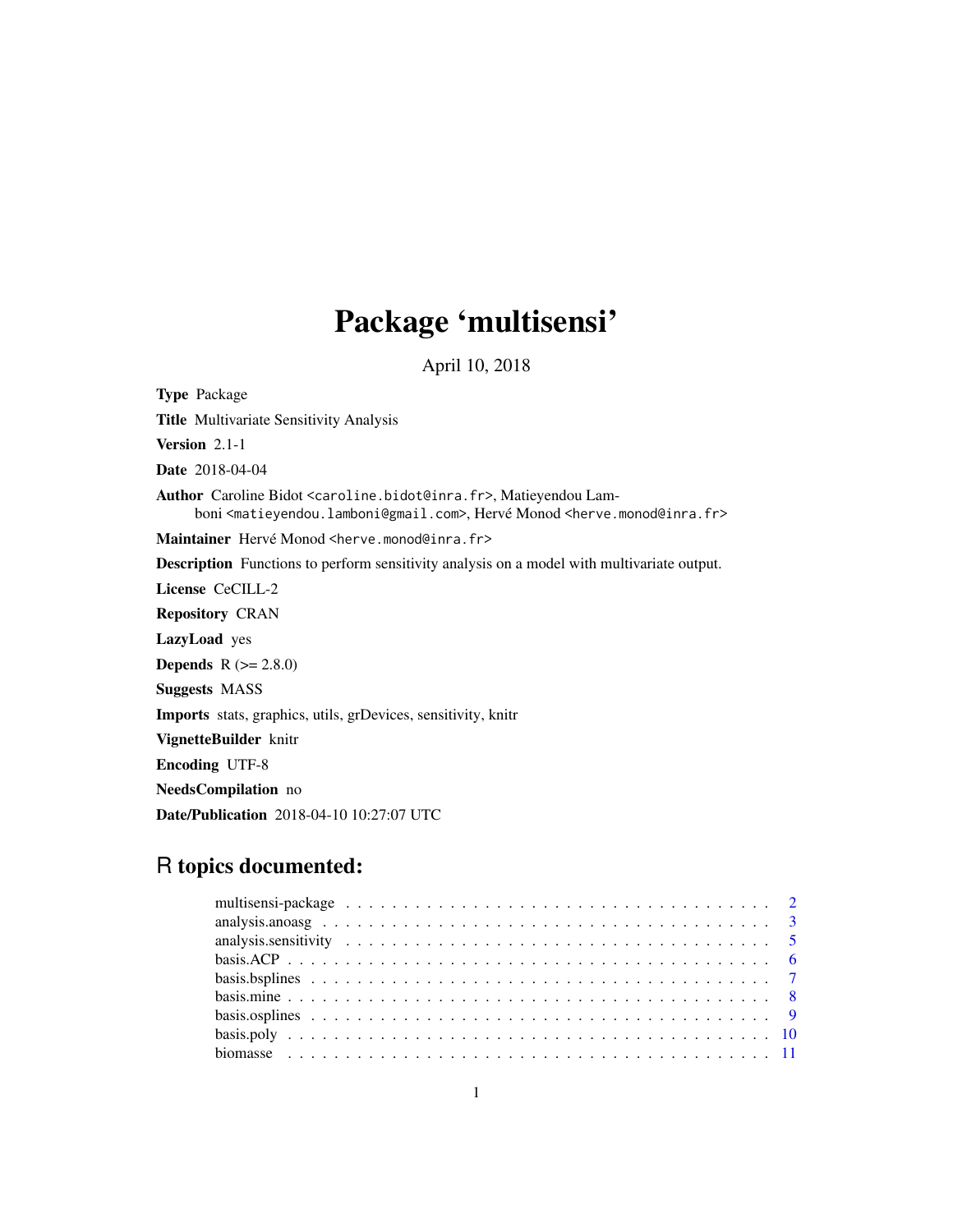<span id="page-1-0"></span>

|       | 32 |
|-------|----|
|       |    |
|       |    |
| Index | 35 |

multisensi-package *Multivariate sensitivity Analysis*

#### Description

Sensitivity Analysis (SA) for models with multivariate output

#### Details

This package generalises sensitivity analysis to simulation models with multivariate output. It makes it easy to run a series of independent sensitivity analyses on a set of output variables and to plot the results. Alternatively, it allows to apply sensitivity analyses to the variables resulting from the application of a multivariate method (such as PCA or splines or polynomial regression) to the output data (Lamboni et al., 2009).

The function [multisensi](#page-20-1) integrates all the different possible methods implemented in the package. Besides, the user may consider the functions which have existed since the first version of the package:

i) [gsi](#page-18-1) function for the Generalised Sensitivity Analysis (Lamboni et al., 2011, Xiao and Li, 2016) based on inertia decomposition. This method synthesizes the information that is spread between the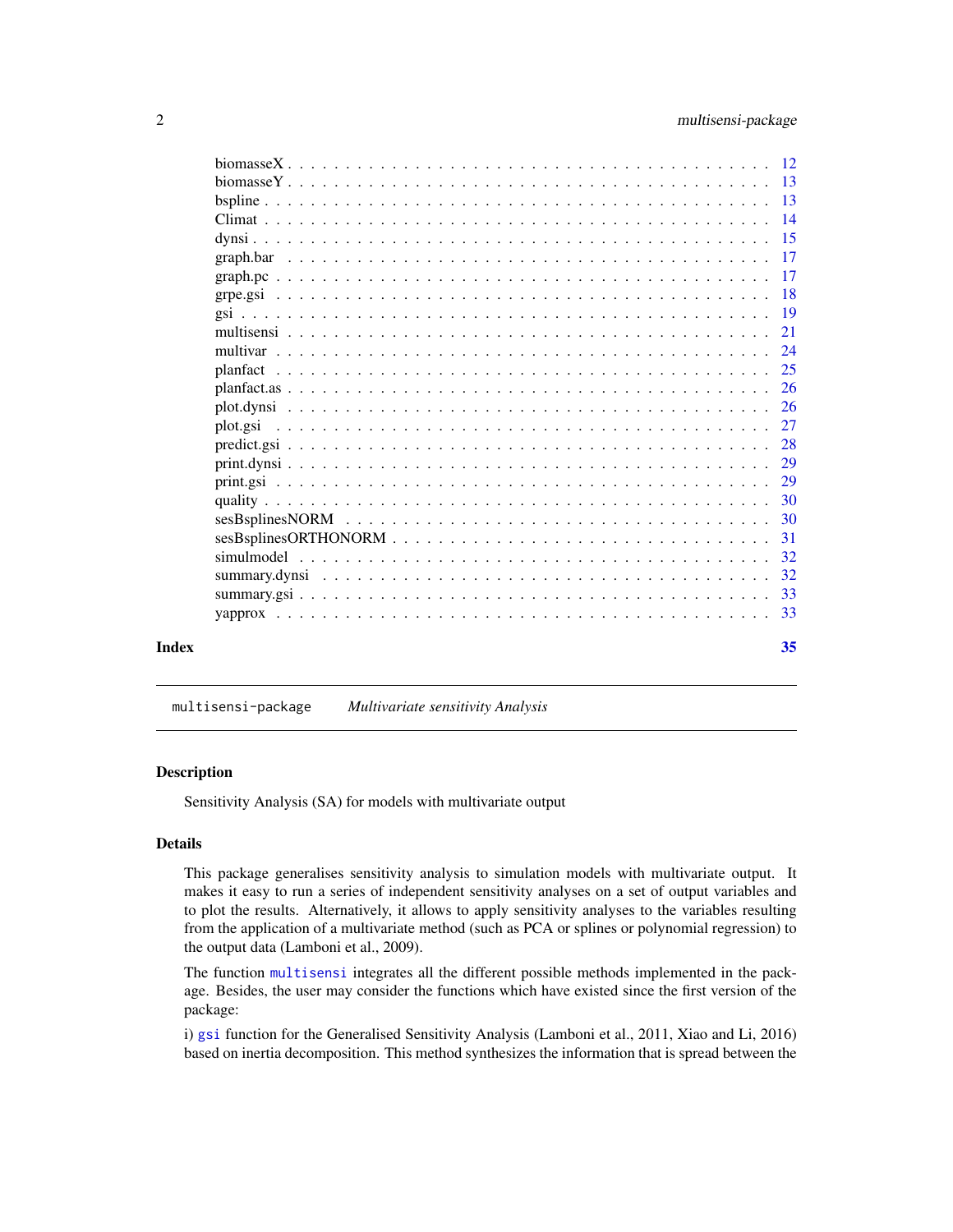# <span id="page-2-0"></span>analysis.anoasg 3

time outputs or between the principal components and produces a unique sensitivity index for each factor.

ii) [gsi](#page-18-1) function for the componentwise sensitivity analysis obtained by computing sensitivity indices on principal components (Campbell et al., 2006)

iii) [dynsi](#page-14-1) function for the dynamic sensitivity analysis obtained by computing sensitivity indices on each output variable.

In the first version of **multisensi**, sensitivity indices were based on using a factorial design and a classical ANOVA decomposition. It is now possible to use other methods for the design and for the sensitivity analysis.

Simulation model management

The **multisensi** package works on simulation models coded either in R or using an external language (typically as an executable file). Models coded in R must be either functions or objects that have a predict method, such as lm objects. Models defined as functions will be called once with an expression of the form  $y \leq f(X)$  where X is a vector containing a combination of levels of the input factors, and y is the output vector of length  $q$ , where  $q$  is the number of output variables. If the model is external to R, for instance a computational code, it must be analyzed with the decoupled approach: the methods require an input data frame (X) containing all the combinations of the input levels and the outputs data frame (Y) containing the response of the model corresponding to these combinations. The size of X is  $n * p$  and the size of Y is  $n * q$  where p is the number of the input factor,  $q$  is the number of the model outputs and n is the number of all the combinations of the input levels. This approach can also be used on R models that do not fit the required specifications.

#### References

Lamboni, M., Makowski, D., Monod, H., 2009. Multivariate global sensitivity analysis for dynamic crop models. Field Crops Research, volume 113, pp. 312-320.

Lamboni, M., Makowski, D., Monod, H., 2011. Multivariate sensitivity analysis to measure global contribution of input factors in dynamic models. Reliability Engineering & System Safety, volume 96, pp. 450-459.

Xiao, H., Li, L., 2016. Discussion of paper by M. Lamboni, H. Monod, D. Makowski Multivariate sensitivity analysis to measure global contribution of input factors in dynamic models, Reliab. Eng. Syst. Saf. 96 (2011) 450-459. Reliability Engineering & System Safety, volume 147, pp. 194-195.

Saltelli, A., Chan, K., Scott, E.M. eds, 2000. *Sensitivity Analysis* Wiley, New York.

<span id="page-2-1"></span>analysis.anoasg *Runs a series of analyses of variance*

# **Description**

The analysis. anoasg function runs a series of analyses of variance on the columns of a data.frame, by using the [aov](#page-0-0) function.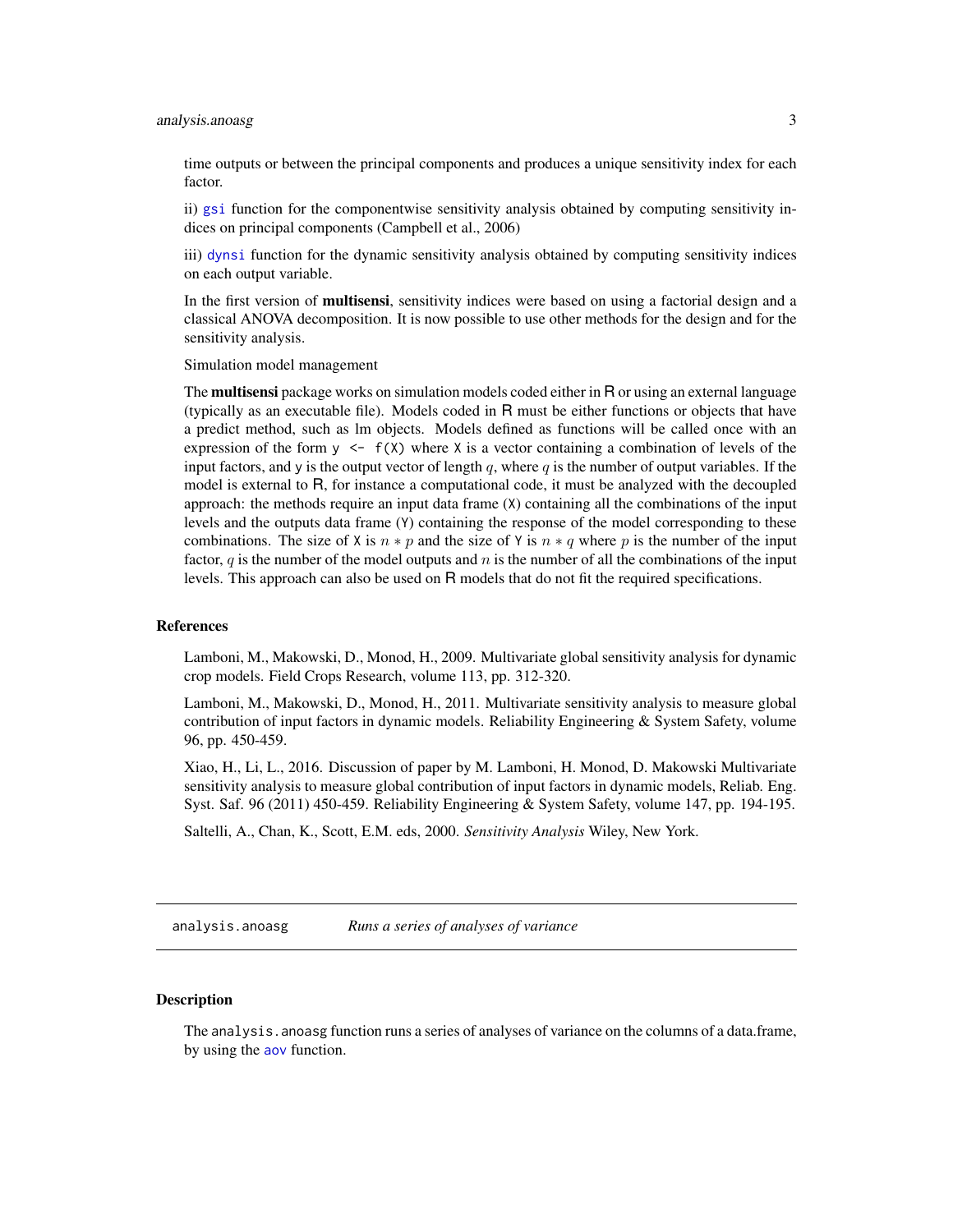# <span id="page-3-0"></span>Usage

```
analysis.anoasg(Y, plan, nbcomp = 2, sigma.car = NULL,
                analysis.args = list(formula = 2,
                                     keep.outputs = FALSE))
```
# Arguments

| Y             | a data. frame of output variables or principal components.                                                                                                                                                                                                                                        |
|---------------|---------------------------------------------------------------------------------------------------------------------------------------------------------------------------------------------------------------------------------------------------------------------------------------------------|
| plan          | a data. frame containing the design.                                                                                                                                                                                                                                                              |
| nbcomp        | the number of Y variables to analyse (the first nbcomp variables of Y will be<br>analysed).                                                                                                                                                                                                       |
| sigma.car     | NULL or sum of squares of Y. If not NULL, compute the Generalised Sensitivity<br>Indices (saved in the last column of the data.frame mSI/tSI/iSI outputs.                                                                                                                                         |
| analysis.args | a list of arguments. The formula component is for ANOVA formula like "A+B+c+A:B"<br>OR an integer giving the maximum interaction order (1 for main effects). If it<br>contains keep. outputs=TRUE, the outputs associated with the analysis of each<br>variable are returned (see section Value). |

#### Value

A list containing:

| SI         | data.frame of sensitivity indices                                                                                              |
|------------|--------------------------------------------------------------------------------------------------------------------------------|
| mSI        | data.frame of first-order sensitivity indices                                                                                  |
| tSI        | data.frame of total sensitivity indices                                                                                        |
| iSI        | data.frame of interaction sensitivity indices                                                                                  |
| inertia    | vector of Inertia explained by the variables                                                                                   |
| indic.fact | 0-1 matrix to indicate the factors associated with each factorial effect                                                       |
| Hpredict   | prediction of outputs                                                                                                          |
| outputkept | analysis.args\$keep.outputs=TRUE, list of the outputs returned by the<br>if<br>sensitivity analysis performed on each variable |
| call.info  | list with first element analysis="anova"                                                                                       |

### See Also

[aov](#page-0-0)

# Examples

```
# Test case : the Winter Wheat Dynamic Models (WWDM)
# input factors design
data(biomasseX)
# output variables (precalculated to speed up the example)
data(biomasseY)
 res <- analysis.anoasg(biomasseY, biomasseX,
```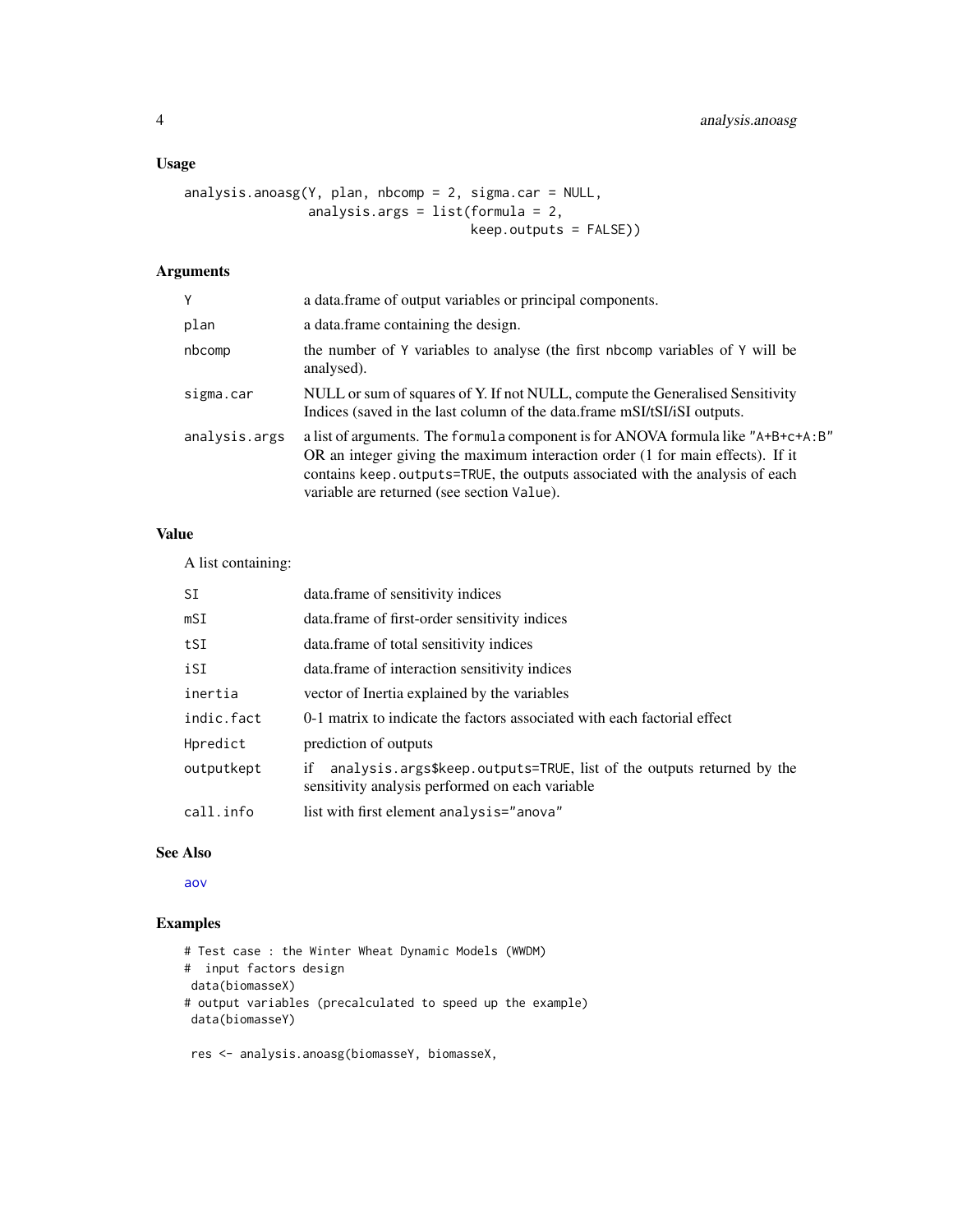```
n\text{bcomp} = 2, sigma.car = NULL,
analysis.args = list(formula = 2,
                      keep.outputs = FALSE))
```
<span id="page-4-0"></span>analysis.sensitivity *Runs a series of sensitivity analyses by a function from the* sensitivity *package*

#### Description

The analysis.sensitivity function runs a series of sensitivity analyses on the columns of a data.frame, using a method implemented in the sensitivity package.

#### Usage

```
analysis.sensitivity(Y, plan, nbcomp = 2, sigma.car = NULL,
                     analysis.args = list(keep.outputs = FALSE))
```
#### Arguments

| Y             | a data.frame of output variables or principal components.                                                                                                 |
|---------------|-----------------------------------------------------------------------------------------------------------------------------------------------------------|
| plan          | an object containing the design. It must be created by a function from the sensi-<br>tivity package with argument model=NULL.                             |
| nbcomp        | the number of Y variables to analyse (the first nbcomp variables of Y will be<br>analysed).                                                               |
| sigma.car     | NULL or sum of squares of Y. If not NULL, compute the Generalised Sensitivity<br>Indices (saved in the last column of the data.frame mSI/tSI/iSI outputs. |
| analysis.args | a list of arguments. If it contains keep outputs=TRUE, the outputs associated<br>with the analysis of each variable are returned (see section Value).     |

## Details

The argument plan must be an object created by a method implemented in the sensitivity package. Thus it belongs to a class such as morris or fast99. The name of the class is stored in the element call.info\$fct of the output returned by analysis.sensitivity.

#### Value

A list containing:

| SΙ  | data. frame of sensitivity indices or other importance measures returned by the<br>function from the <b>sensitivity</b> package used. Sometimes empty but kept for com-<br>patibility reasons. |
|-----|------------------------------------------------------------------------------------------------------------------------------------------------------------------------------------------------|
| mSI | data.frame of first-order sensitivity indices                                                                                                                                                  |
| tSI | data.frame of total sensitivity indices                                                                                                                                                        |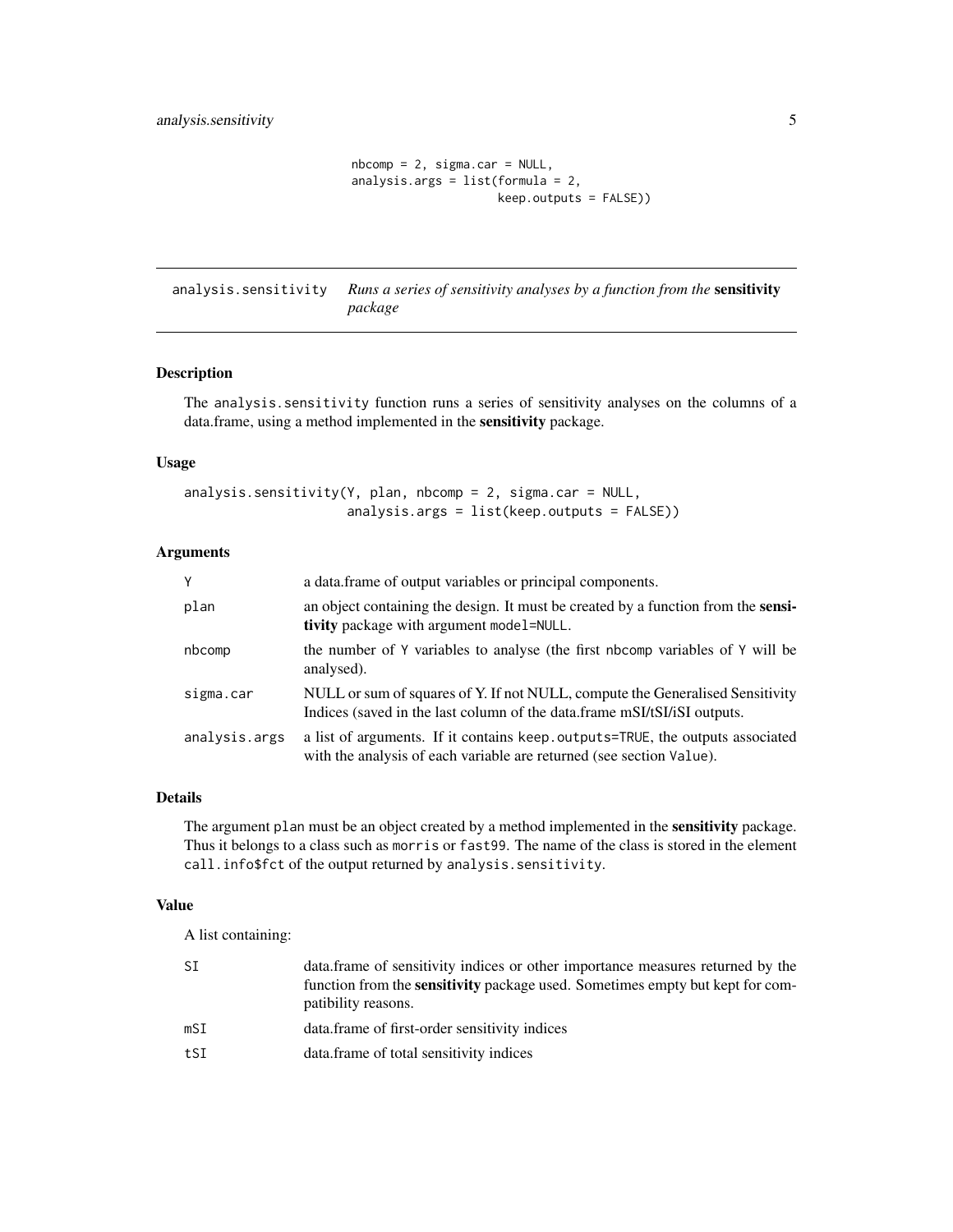<span id="page-5-0"></span>

| iSI        | data.frame of interaction sensitivity indices                                                                                  |
|------------|--------------------------------------------------------------------------------------------------------------------------------|
| inertia    | empty (kept for compatibility reasons)                                                                                         |
| indic.fact | 0-1 matrix to indicate the factors associated with each factorial effect                                                       |
| Hpredict   | empty (kept for compatibility reasons)                                                                                         |
| outputkept | analysis.args\$keep.outputs=TRUE, list of the outputs returned by the<br>iť<br>sensitivity analysis performed on each variable |
| call.info  | list with first element analysis="sensitivity" and second element fct stor-<br>ing the class name of the argument plan         |

# Examples

```
# Test case : the Winter Wheat Dynamic Models (WWDM)
library(sensitivity) # to use fast99
# input factors design
data(biomasseX)
# input climate variable
data(Climat)
# example of the sensitivity:fast99 function
# design
newplan <- fast99(model = NULL, factors = names(biomasseX), n = 100,
            q = "qunit", q.argv = list(list(min = 0.9, max = 2.8),list(min = 0.9, max = 0.99),
                         list(min = 0.6, max = 0.8),
                         list(min = 3, max = 12),
                         list(min = 0.0035, max = 0.01),list(min = 0.0011, max = 0.0025),
                         list(min = 700, max = 1100)))
# simulations
wwdm.Y <- simulmodel(model=biomasse, plan=newplan$X, climdata=Climat)
# analysis
res <- analysis.sensitivity(data.frame(wwdm.Y), plan=newplan, nbcomp=4)
```
<span id="page-5-1"></span>basis.ACP *A function to decompose multivariate data by principal components analysis (PCA)*

#### Description

The basis.ACP function decomposes a multivariate data set according to principal components analysis.

#### Usage

```
basis.ACP(simuls, basis.args = list())
```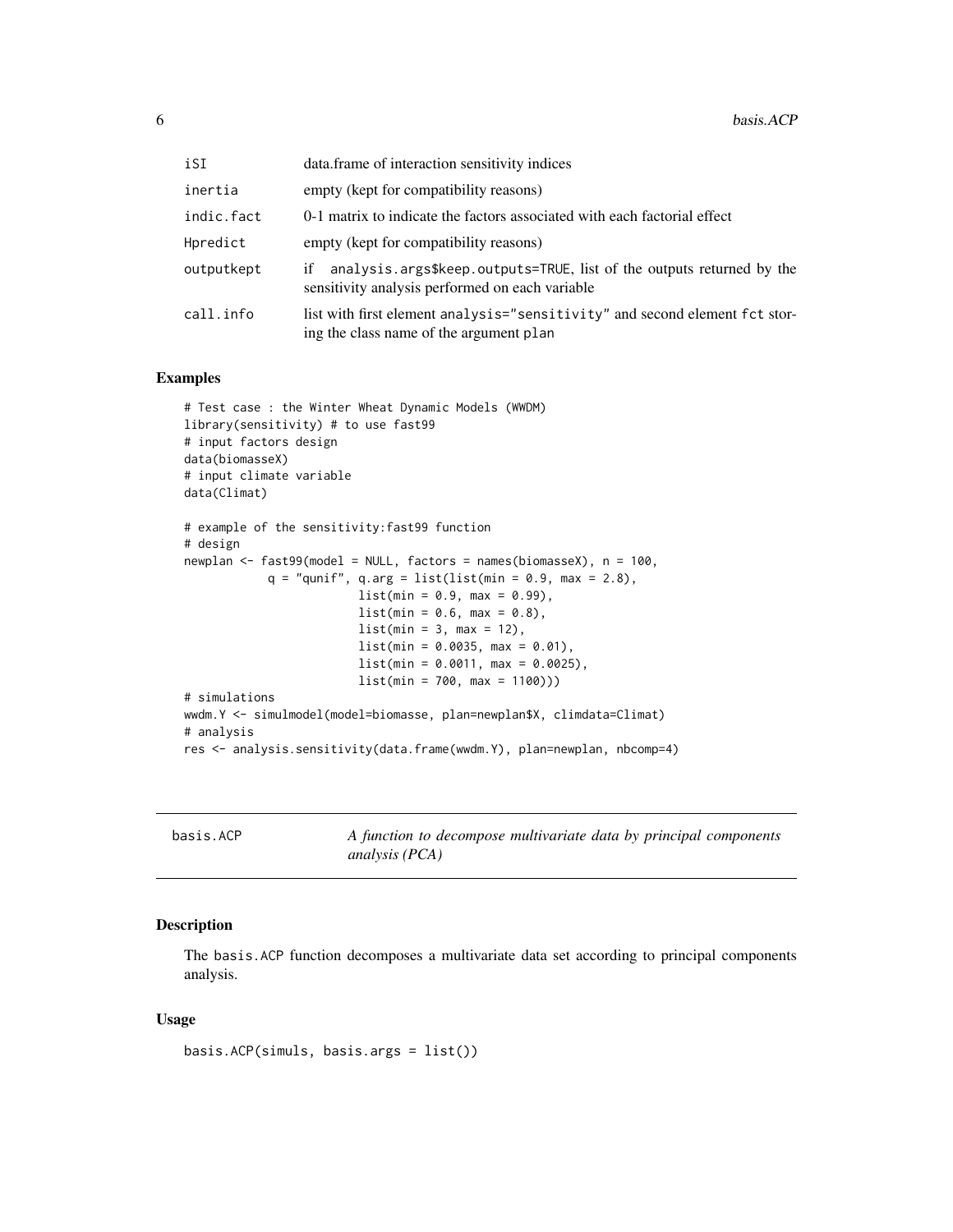# <span id="page-6-0"></span>basis.bsplines 7

# Arguments

| simuls     | a data.frame of size $N \times T$ , typically a set of $N$ simulation outputs of length $T$ . |
|------------|-----------------------------------------------------------------------------------------------|
| basis.args | an empty list of arguments for the PCA decomposition.                                         |

# Details

This function uses [prcomp](#page-0-0).

# Value

| H.        | a data frame of size $N \times T$ , containing the coefficients of the PCA decomposi-<br>tion. It is equal to the x output of function promp. |
|-----------|-----------------------------------------------------------------------------------------------------------------------------------------------|
|           | a matrix of size $\Gamma \times \Gamma$ . It contains the eigenvectors of the PCA decomposition.                                              |
| call.info | list with the element reduction="pca"                                                                                                         |

# See Also

[prcomp](#page-0-0)

# Examples

```
data(biomasseY)
res <- basis.ACP(biomasseY)
```
<span id="page-6-1"></span>basis.bsplines *A function to decompose multivariate data on a B-spline basis*

# Description

The basis.bsplines function decomposes a multivariate data set on a B-spline basis defined by its knots and mdegree parameters.

# Usage

```
basis.bsplines(simuls, basis.args = list(knots = 5, mdegree = 3))
```
# Arguments

| simuls     | a data. frame of size $N \times T$ , typically a set of N simulation outputs of length T. |
|------------|-------------------------------------------------------------------------------------------|
| basis.args | a list of arguments for the B-spline decomposition. The knots argument is the             |
|            | number of knots or the vector of knot positions. The medgree argument is the              |
|            | polynomial degree. For the optional x. coord argument, see the Details section.           |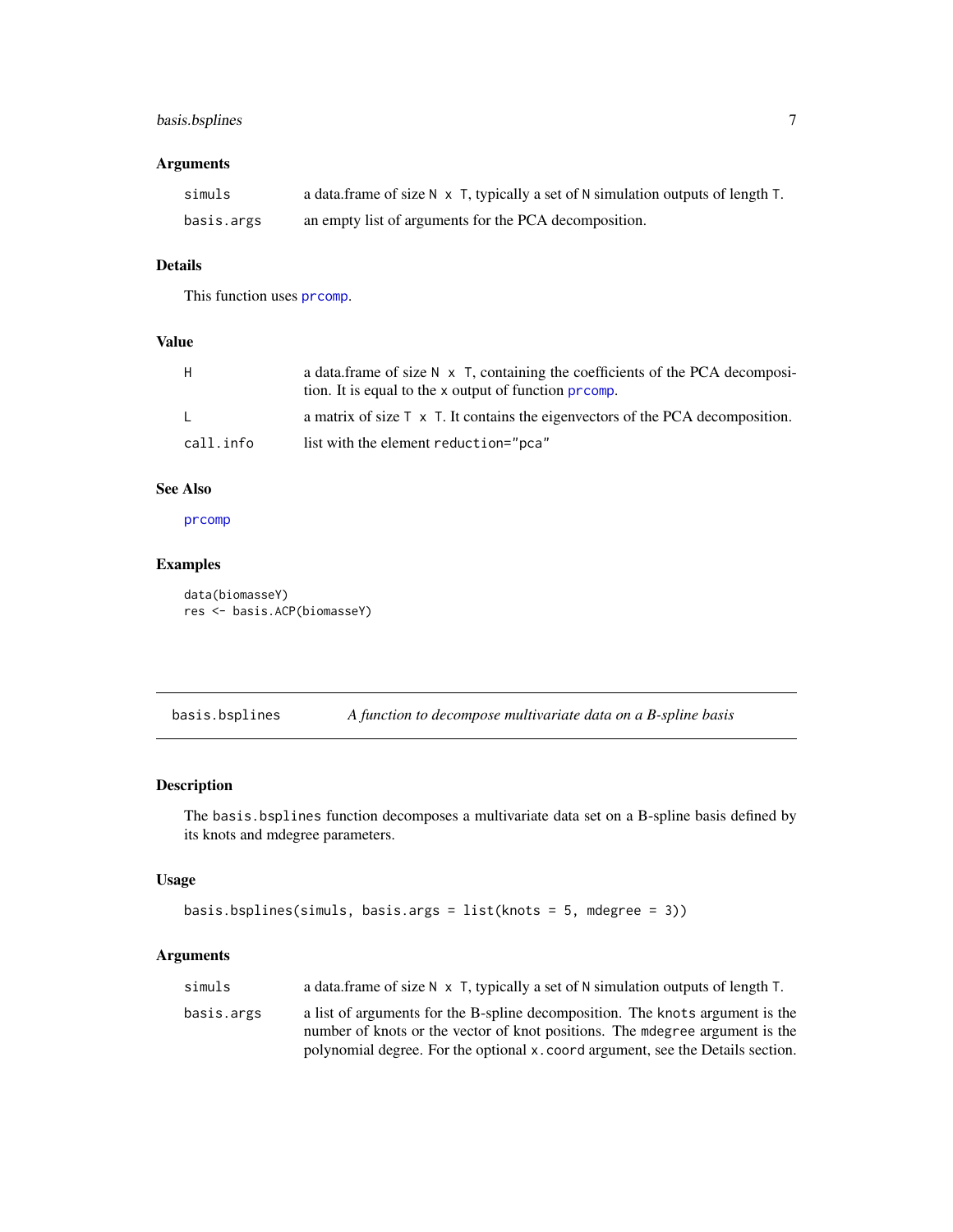#### <span id="page-7-0"></span>Details

The optional x.coord element of the list in basis.args can be used to specify the support of the B-spline decomposition, if different from 1:T. It must be a vector of length T.

#### Value

| H            | a data frame of size $N \times d$ , where d is the dimension of the B-spline decom-<br>position. It contains the coefficients of the decomposition for each row of the<br>simuls data.frame. |
|--------------|----------------------------------------------------------------------------------------------------------------------------------------------------------------------------------------------|
| $\mathbf{L}$ | a matrix of size $\top \times d$ . It contains the vectors of the B-spline basis.                                                                                                            |
| call.info    | list with the element reduction="b-splines"                                                                                                                                                  |

#### See Also

[bspline](#page-12-1), [sesBsplinesNORM](#page-29-1)

#### Examples

data(biomasseY)

```
res <- basis.bsplines(biomasseY,basis.args=list(knots=7,mdegree=3))
```
basis.mine *A function to decompose multivariate data on a user-defined basis*

#### Description

The basis.mine function decomposes a multivariate data set on a user-defined basis.

## Usage

```
basis.mine(simuls, basis.args = list(
       baseL=1*outer(sort(0:(ncol(simuls)-1)%%5),0:4,"==") ) )
```
#### Arguments

| simuls     | a data.frame of size $N \times T$ , typically a set of N simulation outputs of length T. |
|------------|------------------------------------------------------------------------------------------|
| basis.args | a list of arguments for the polynomial decomposition. The basel argument is a            |
|            | matrix of size $\top$ x d containing the coordinates of the d basis vectors.             |

# Details

The default basis.args argument generates a projection on a moving-average basis. But if in the [multisensi](#page-20-1) function this basis.args argument is not given for reduction=basis.mine, the execution will be stopped.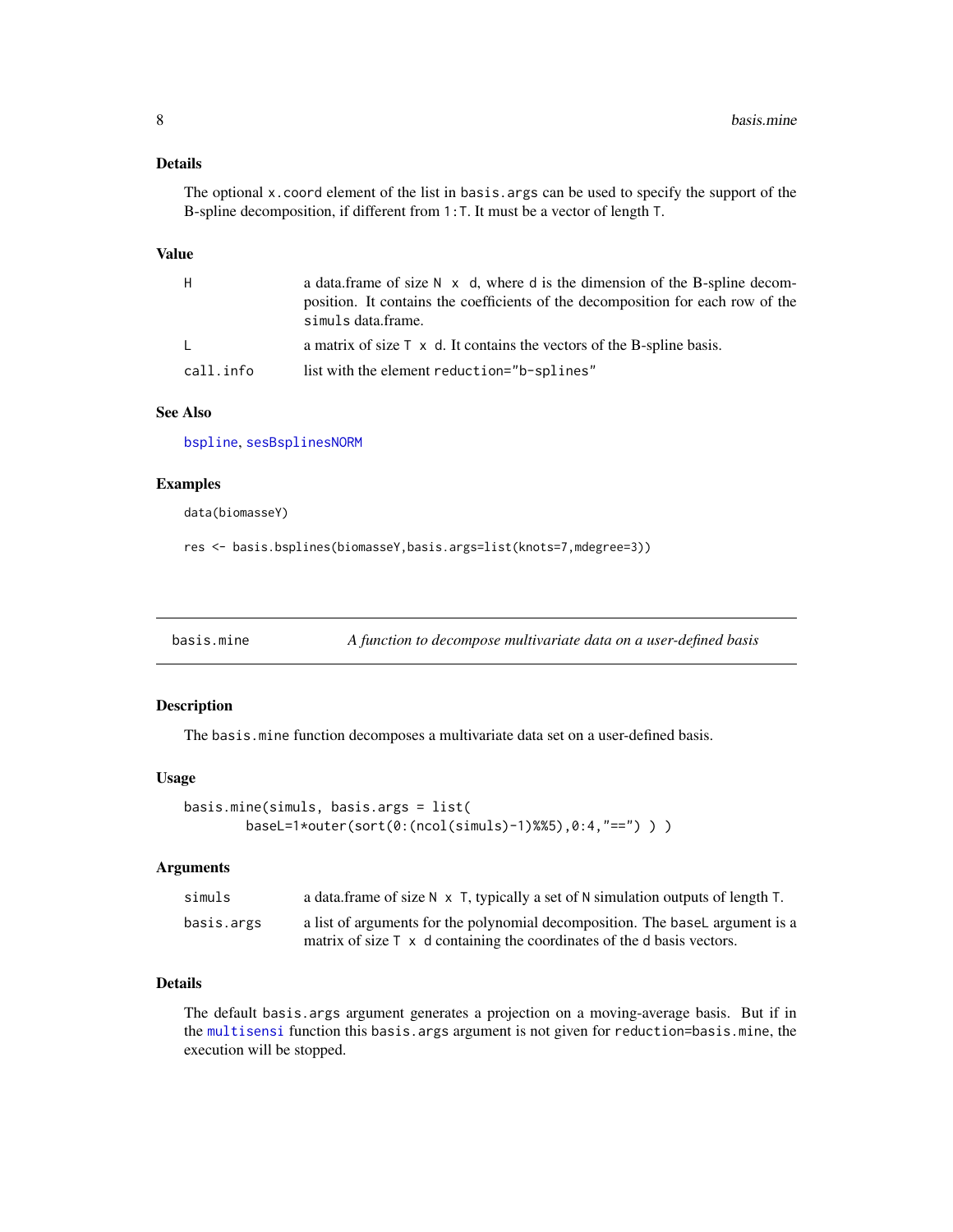# <span id="page-8-0"></span>basis.osplines 9

# Value

| H.        | a data frame of size $N \times d$ , where d is the number of basis vectors. It contains<br>the coefficients of the decomposition for each row of the simuls data.frame. |
|-----------|-------------------------------------------------------------------------------------------------------------------------------------------------------------------------|
| L.        | a matrix of size $\top$ x d. It contains the vectors of the user-defined basis.                                                                                         |
| call.info | list with the element reduction="matrix"                                                                                                                                |

# Examples

```
data(biomasseY)
M <- 1*outer(sort(0:(ncol(biomasseY)-1)%%5),0:4,"==")
norm.M <- sqrt(colSums(M^2))
for (i in 1:ncol(M)){
   M[,i]=M[,i]/norm.M[i]
}
res <- basis.mine(biomasseY, basis.args=list(baseL=M))
```
<span id="page-8-1"></span>

| basis.osplines | A function to decompose multivariate data on an orthogonal B-spline |
|----------------|---------------------------------------------------------------------|
|                | $basis (O-spline)$                                                  |

# Description

The basis.osplines function decomposes a multivariate data set on an orthogonalised B-spline (or O-spline) basis defined by its knots and mdegree parameters.

#### Usage

```
basis.osplines(simuls, basis.args = list(knots = 5, mdegree = 3))
```
# Arguments

| simuls     | a data. frame of size $N \times T$ , typically a set of N simulation outputs of length T.                                                                     |
|------------|---------------------------------------------------------------------------------------------------------------------------------------------------------------|
| basis.args | a list of arguments for the O-spline decomposition. The knots argument is the<br>number of knots or the vector of knot positions. The mdegree argument is the |
|            | polynomial degree. For the optional x, coord argument, see the Details section.                                                                               |

# Details

The optional x.coord element of the list in basis.args can be used to specify the support of the O-spline decomposition, if different from 1:T. It must be a vector of length T.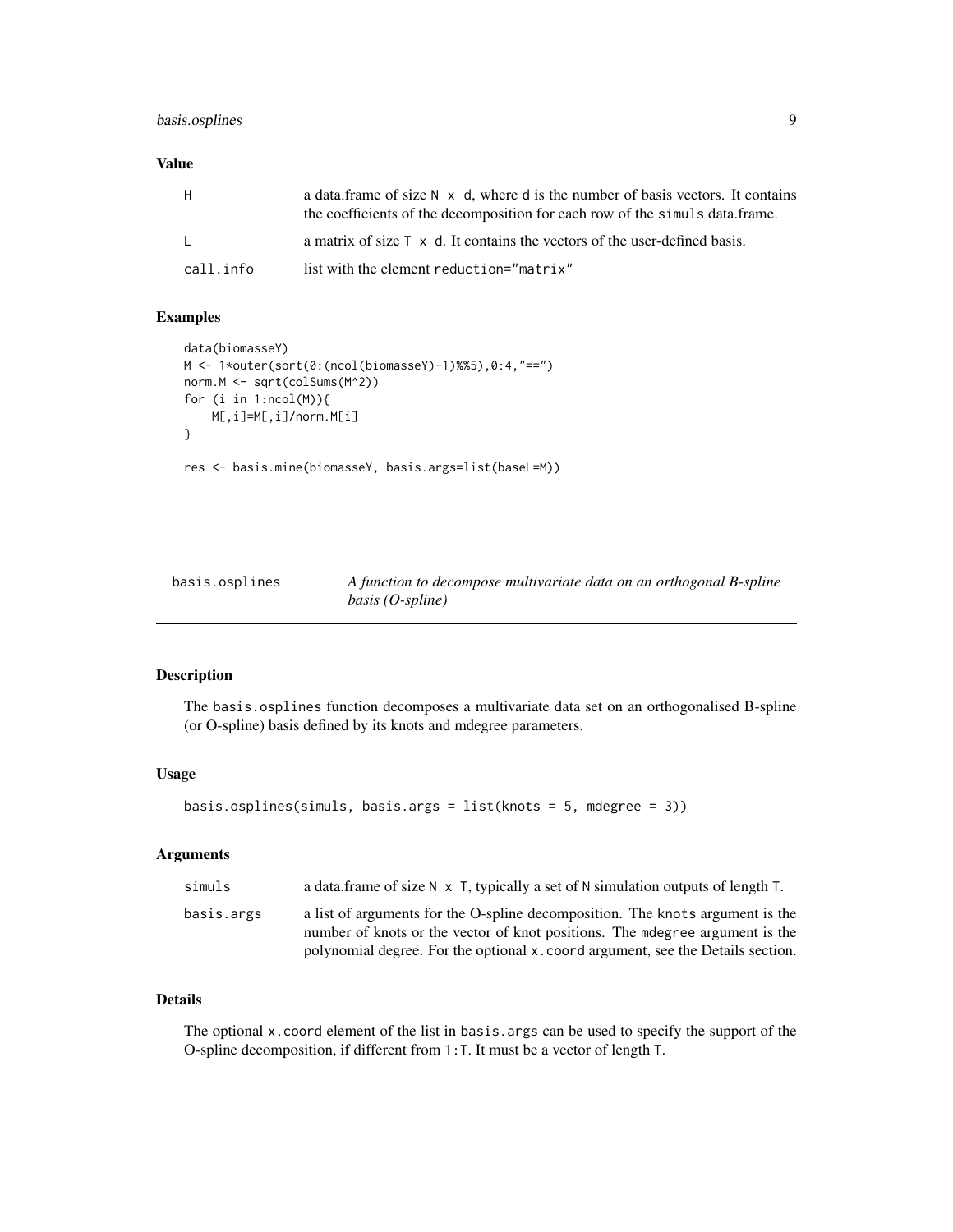# <span id="page-9-0"></span>Value

| H         | a data frame of size $N \times d$ , where d is the dimension of the O-spline decom-<br>position. It contains the coefficients of the decomposition for each row of the<br>simuls data.frame. |
|-----------|----------------------------------------------------------------------------------------------------------------------------------------------------------------------------------------------|
| $\perp$   | a matrix of size $\top \times d$ . It contains the vectors of the O-spline basis.                                                                                                            |
| call.info | list with the element reduction="o-splines"                                                                                                                                                  |

# See Also

[bspline](#page-12-1), [sesBsplinesORTHONORM](#page-30-1)

#### Examples

data(biomasseY)

res <- basis.osplines(biomasseY,basis.args=list(knots=7,mdegree=3))

<span id="page-9-1"></span>basis.poly *A function to decompose multivariate data on a polynomial basis*

# Description

The basis.poly function decomposes a multivariate data set on a polynomial basis.

# Usage

```
basis.poly(simuls, basis.args = list(degree = 3))
```
# Arguments

| simuls     | a data. frame of size $N \times T$ , typically a set of N simulation outputs of length T.                                                                                                     |
|------------|-----------------------------------------------------------------------------------------------------------------------------------------------------------------------------------------------|
| basis.args | a list of arguments for the polynomial decomposition. The degree argument is<br>the maximum degree of the polynomial basis. For the optional x, coord argu-<br>ment, see the Details section. |

# Details

This function uses  $poly$ . The optional x. coord element of the list in basis. args can be used to specify the support of the polynomial decomposition, if different from 1:T. It must be a vector of length T.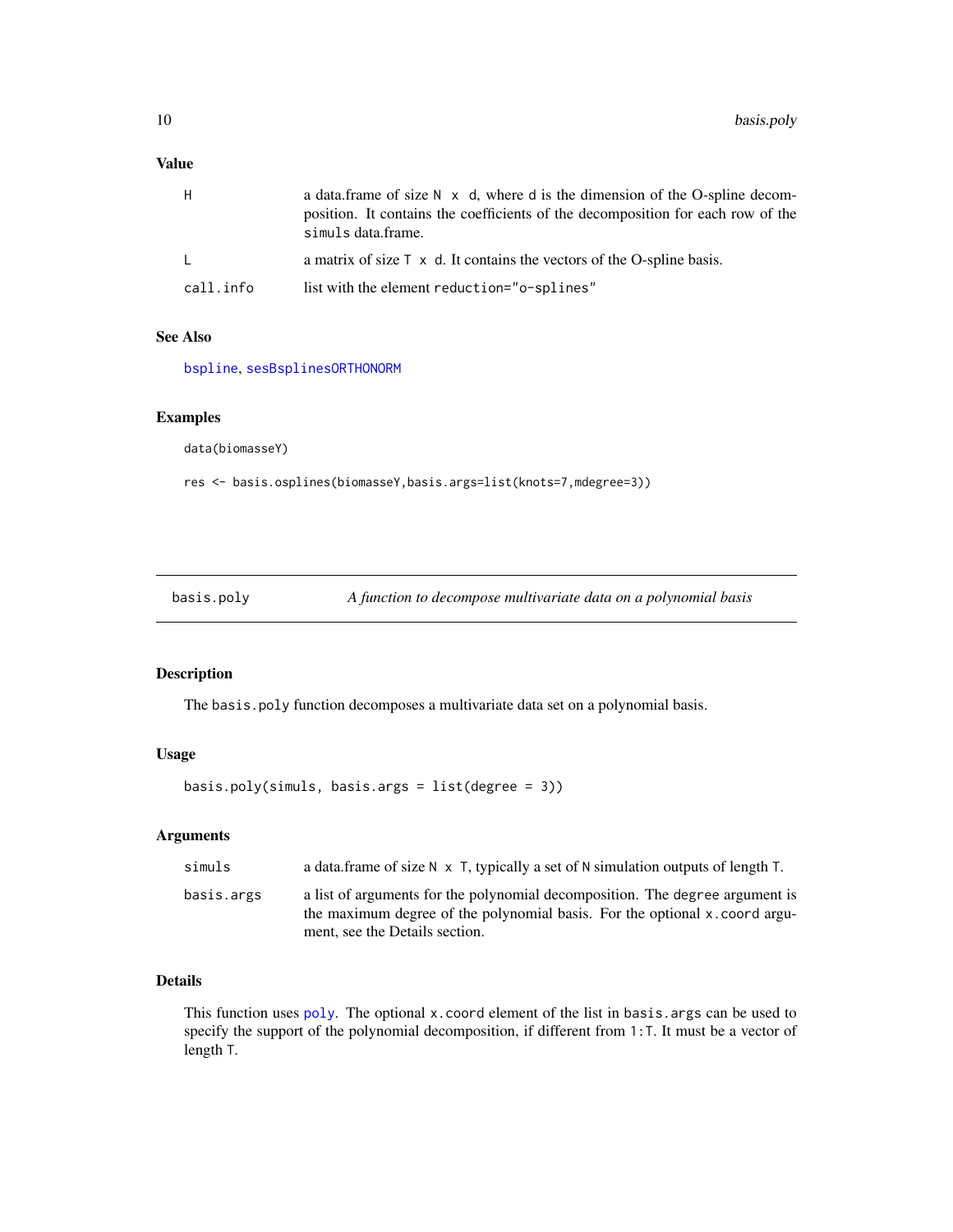#### <span id="page-10-0"></span>biomasse and the set of the set of the set of the set of the set of the set of the set of the set of the set of the set of the set of the set of the set of the set of the set of the set of the set of the set of the set of

#### Value

| H.        | a data. frame of size $N \times (d+1)$ , where d is the degree of the polynomial decom-<br>position. It contains the coefficients of the decomposition for each row of the<br>simuls data.frame. |
|-----------|--------------------------------------------------------------------------------------------------------------------------------------------------------------------------------------------------|
| L.        | a matrix of size $\top$ x (d+1). It contains the vectors of the polynomial basis.                                                                                                                |
| call.info | list with the element reduction="polynomial"                                                                                                                                                     |

#### See Also

[poly](#page-0-0)

#### Examples

data(biomasseY)

res <- basis.poly(biomasseY,basis.args=list(degree=3))

<span id="page-10-1"></span>biomasse *The Winter Wheat Dynamic Model*

#### Description

The Winter Wheat Dynamic Model, a toy model to illustrate the main multisensi methods

#### Usage

```
biomasse(input, climdata, annee = 3)
```
#### Arguments

| input    | vector of input values.                           |
|----------|---------------------------------------------------|
| annee    | vear.                                             |
| climdata | a meteorological data.frame specific to biomasse. |

#### Details

The Winter Wheat Dry Matter model (WWDM) is a dynamic crop model running at a daily time step (Makowski et al, 2004). It has two state variables, the above-ground winter wheat dry matter  $U(t)$ , in  $g/m^2$  and the leaf area index LAI(t) with t the day number from sowing ( $t = 1$ ) to harvest  $(t = 223)$ . In the **multisensi** package implementation, the biomasse function simulates the output for only one parameter set (the first row of input if it is a matrix or a data.frame).

# Value

a vector of daily dry matter increase of the Winter Wheat biomass, over 223 days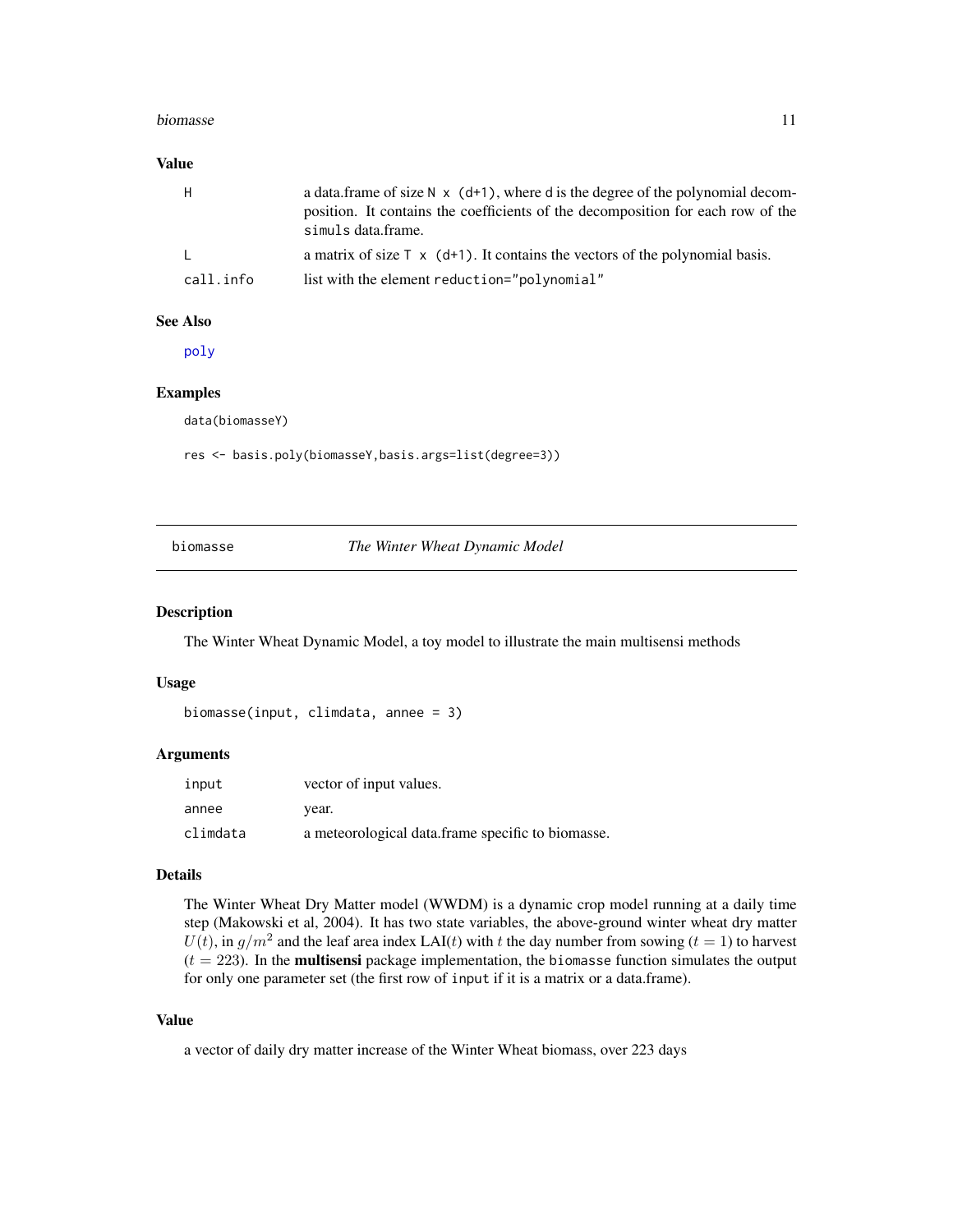#### References

Makowski, D., Jeuffroy, M.-H., Gu\'erif, M., 2004 Bayesian methods for updating crop model predictions, applications for predicting biomass and grain protein content. In: Bayesian Statistics and Quality Modelling in the Agro-Food Production Chain (van Boeakel et al. eds), pp. 57-68. Kluwer, Dordrecht

Monod, H., Naud, C., Makowski, D., 2006 Uncertainty and sensitivity analysis for crop models. In: Working with Dynamic Crop Models (Wallach D., Makowski D. and Jones J. eds), pp. 55-100. Elsevier, Amsterdam

<span id="page-11-1"></span>

biomasseX *A factorial input design for the main example*

# Description

Factorial design (resolution V) data for the 7 WWDM model input factors

#### Usage

data(biomasseX)

# Format

A data frame with 2187 observations on the following 7 variables.

Eb First WWDM input factor name

Eimax Second WWDM input factor name

K Thirth WWDM input factor name

Lmax Fourth WWDM input factor name

- A Fifth WWDM input factor name
- B Sixth WWDM input factor name
- TI Seventh WWDM input factor name

#### See Also

#### [biomasse](#page-10-1), [biomasseY](#page-12-2)

#### Examples

```
data(biomasseX)
## maybe str(biomasseX) ; plot(biomasseX) ...
```
<span id="page-11-0"></span>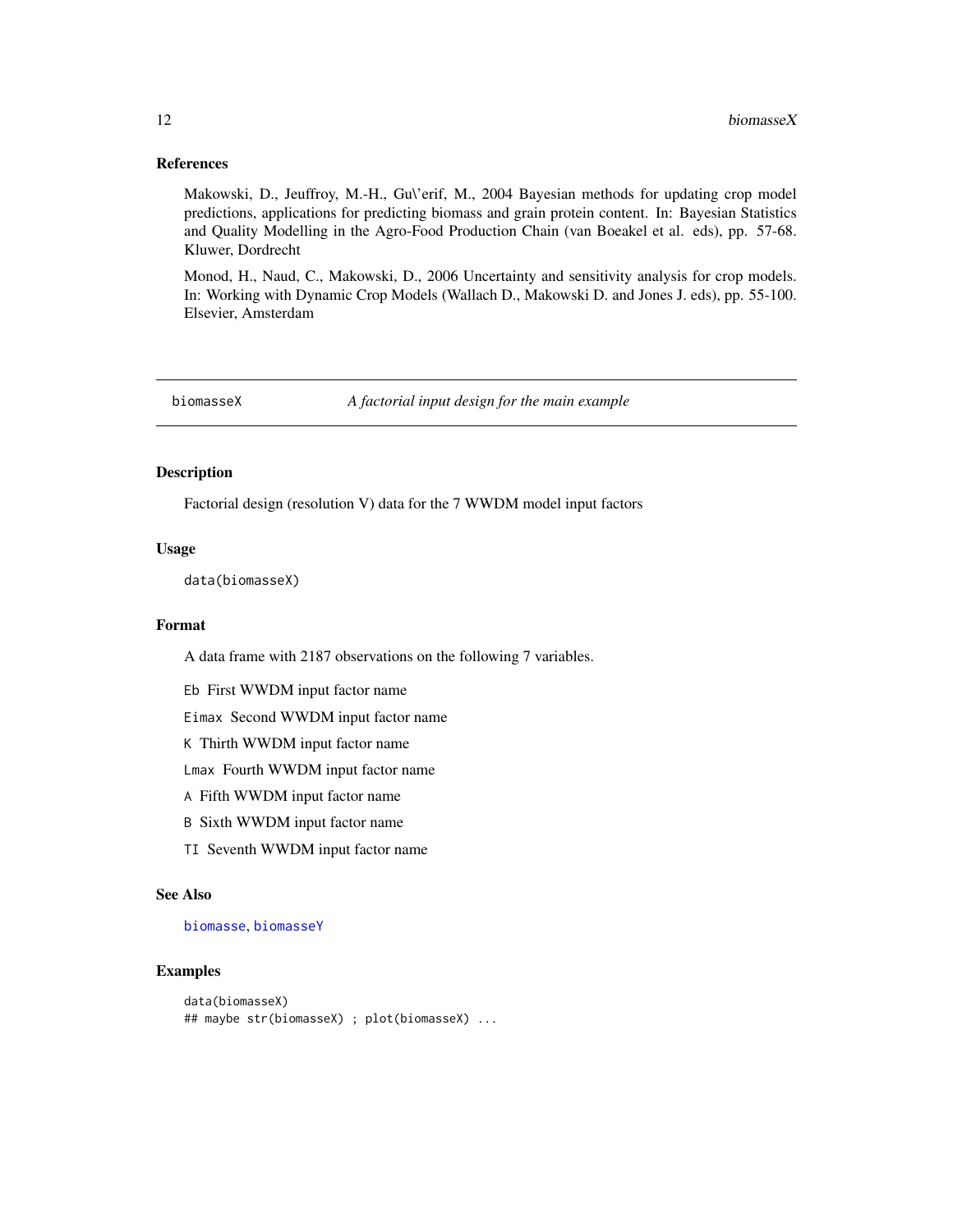<span id="page-12-2"></span><span id="page-12-0"></span>

# Description

Simplified output of the biomasse model (one column per decade), especially generated for examples in the package help files

#### Usage

```
data(biomasseY)
```
# Format

A data frame with 2187 rows and 22 output variables (one per decade).

# See Also

[biomasse](#page-10-1), [biomasseX](#page-11-1)

# Examples

data(biomasseY) dim(biomasseY)

<span id="page-12-1"></span>bspline *function to evaluate B-spline basis functions*

# Description

The bspline function evaluates ith B-spline basis function of order m at the values in x, given knot locations in k

#### Usage

```
bspline(x = seq(0, 1, len = 101), k = knots, i = 1, m = 2)
```
# Arguments

|   | vector or scalar, coordinate where to calculate the B-spline functions |
|---|------------------------------------------------------------------------|
| k | vector of knot locations                                               |
|   | integer; from 0 to length $(knots) + 1 - m$                            |
| m | integer, degree of the B-Splines                                       |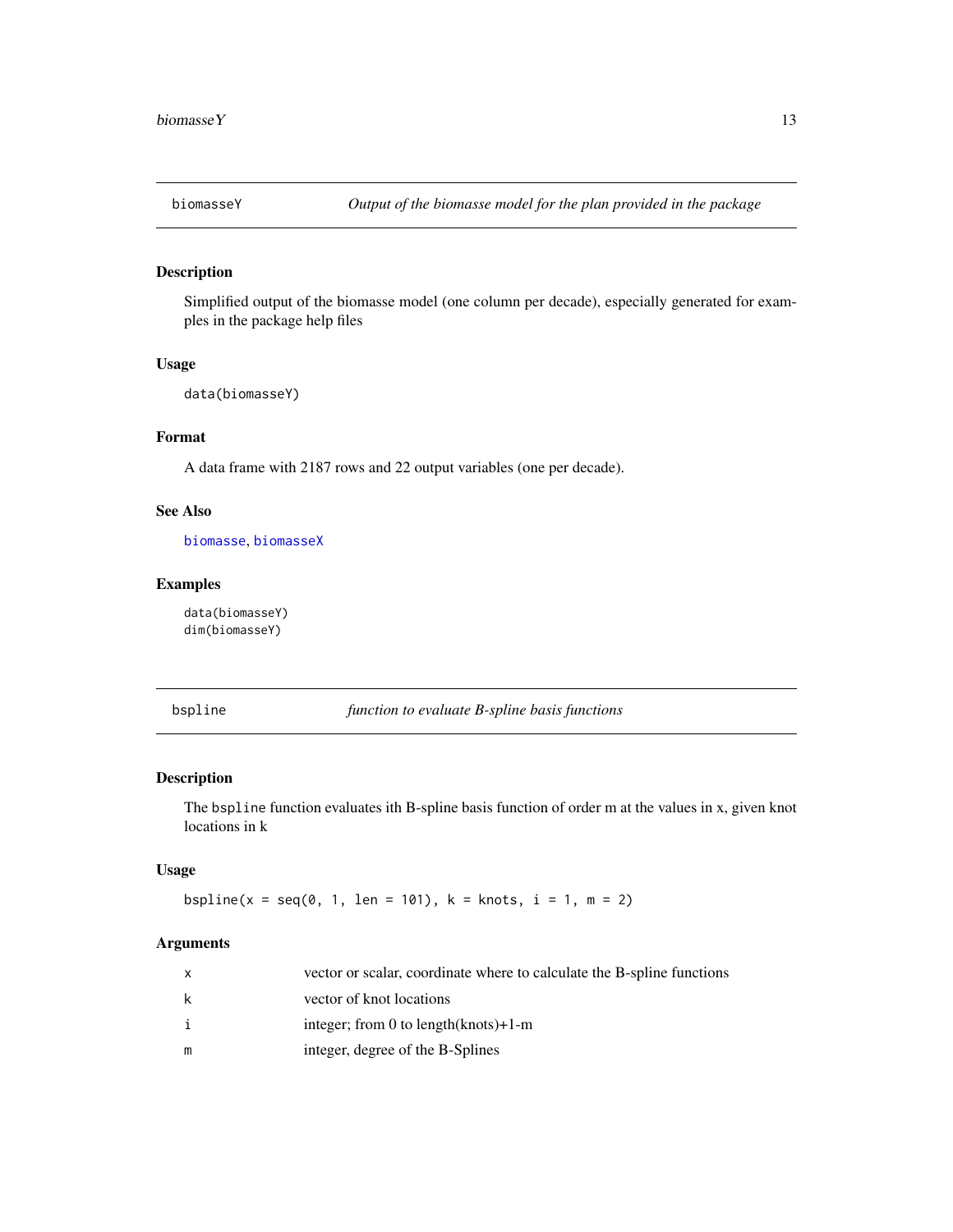#### <span id="page-13-0"></span>Details

B-splines are defined by recursion :  $b_{i,0}(x) = 1$  if  $k_j \leq x < k_{j+1}$ ; 0 else.

$$
b_{i,m}(x) = \frac{x - k_i}{k_{i+m} - k_i} b_{i,m-1}(x) + \frac{k_{i+m+1} - x}{k_{i+m+1} - k_{i+1}} b_{i+1,m-1}(x)
$$

## Value

values in x of the ith B-spline basis function of order m

#### Note

This is essentially an internal function for the multisensi package

#### References

Wood Simon, 2006. *Generalized Additive Models: An Introduction with R* Chapman and Hall/CRC.

Climat *Climate data*

#### Description

Climate data for the WWDM model (needed by the biomasse function)

#### Usage

data(Climat)

#### Format

A data frame with 3126 observations on the following 4 variables.

ANNEE a factor with levels 1 to 14, indicating 14 different years

RG daily radiation variable

Tmin daily maximum temperature

Tmax daily minimum temperature

#### Source

Makowski, D., Jeuffroy, M.-H., Gu\'erif, M., 2004 Bayesian methods for updating crop model predictions, applications for predicting biomass and grain protein content. In: Bayesian Statistics and Quality Modelling in the Agro-Food Production Chain (van Boeakel et al. eds), pp. 57-68. Kluwer, Dordrecht.

Monod, H., Naud, C., Makowski, D., 2006 Uncertainty and sensitivity analysis for crop models. In: Working with Dynamic Crop Models (Wallach D., Makowski D. and Jones J. eds), pp. 55-100. Elsevier, Amsterdam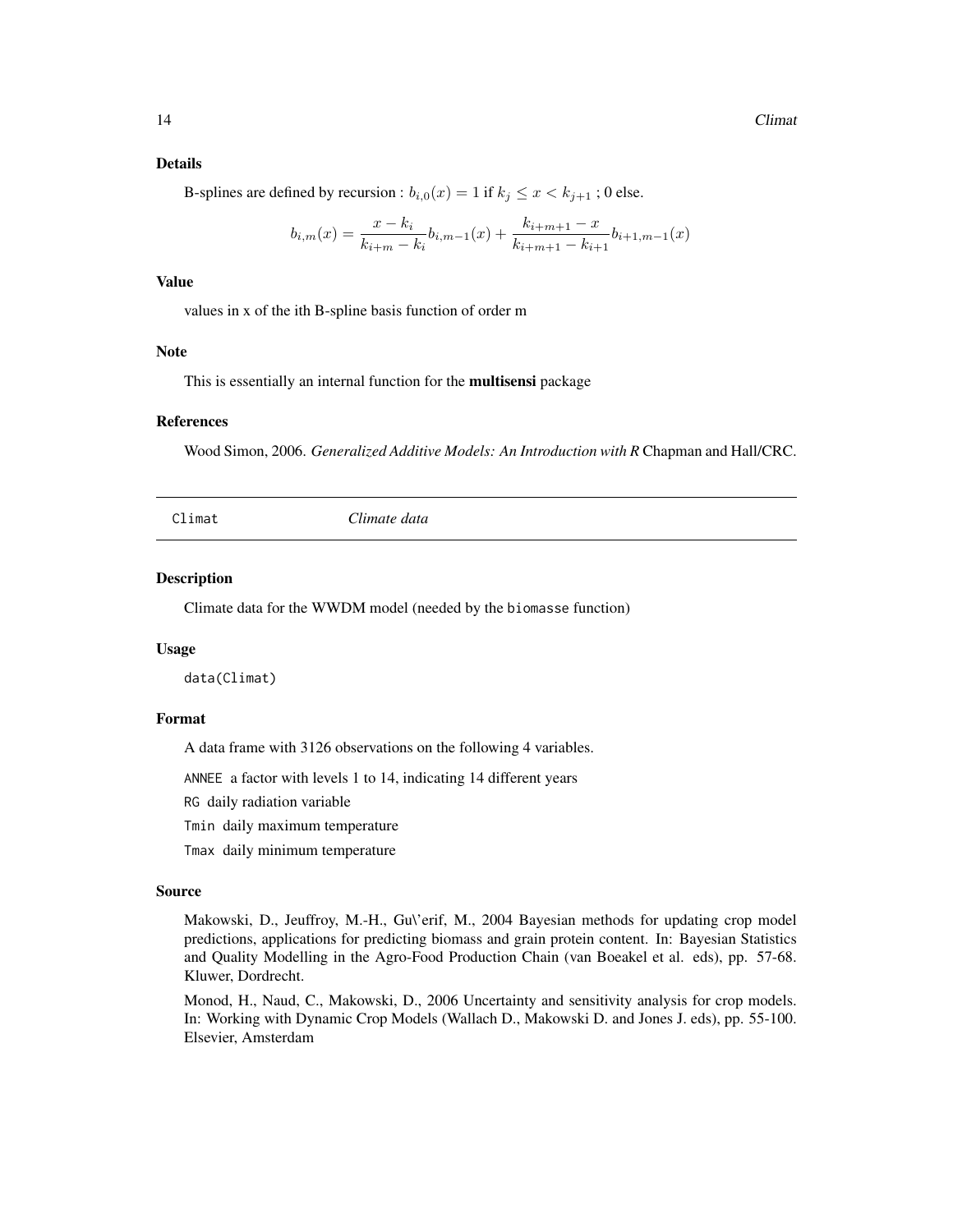<span id="page-14-1"></span><span id="page-14-0"></span>

#### Description

dynsi implements the Dynamic Sensitivity Indices. This method allows to compute classical Sensitivity Indices on each output variable of a dynamic or multivariate model by using the ANOVA decomposition

#### Usage

```
dynsi(formula, model, factors, cumul = FALSE, simulonly=FALSE,
     nb.outp = NULL, Name.File= NULL, ...)
```
# Arguments

| formula   | ANOVA formula like "A+B+c+A:B" OR an integer equal to the maximum inter-<br>action order in the sensitivity model.                                                                |
|-----------|-----------------------------------------------------------------------------------------------------------------------------------------------------------------------------------|
| model     | output data.frame OR the name of the R-function which calculates the model<br>output. The only argument of this function must be a vector containing the input<br>factors values. |
| factors   | input data.frame (the design) if model is a data.frame OR a list of factors levels<br>such as factor. example $\leq$ list(A=c(0,1),B=c(0,1,4)).                                   |
| cumul     | logical value. If TRUE the sensitivity analysis will be done on the cumalative<br>outputs.                                                                                        |
| simulonly | logical value. If TRUE the program stops after calculating the design and the<br>model outputs.                                                                                   |
| nb.outp   | The first nb. outp number of model outputs to be considered. If NULL all the<br>outputs are considered.                                                                           |
| Name.File | optional name of a R script file containing the R-function that calculates the<br>simulation model. e.g "exc.ssc".                                                                |
| $\ddots$  | possible fixed parameters of the model function.                                                                                                                                  |

### Details

If factors is a list of factors, the dynsi function generates a complete factorial design. If it is a data.frame, dynsi expects that each column is associated with an input factor.

#### Value

dynsi returns a list of class "dynsi" containing the following components:

- X a data.frame containing the experimental design (input samples)
- Y a data.frame containing the output (response)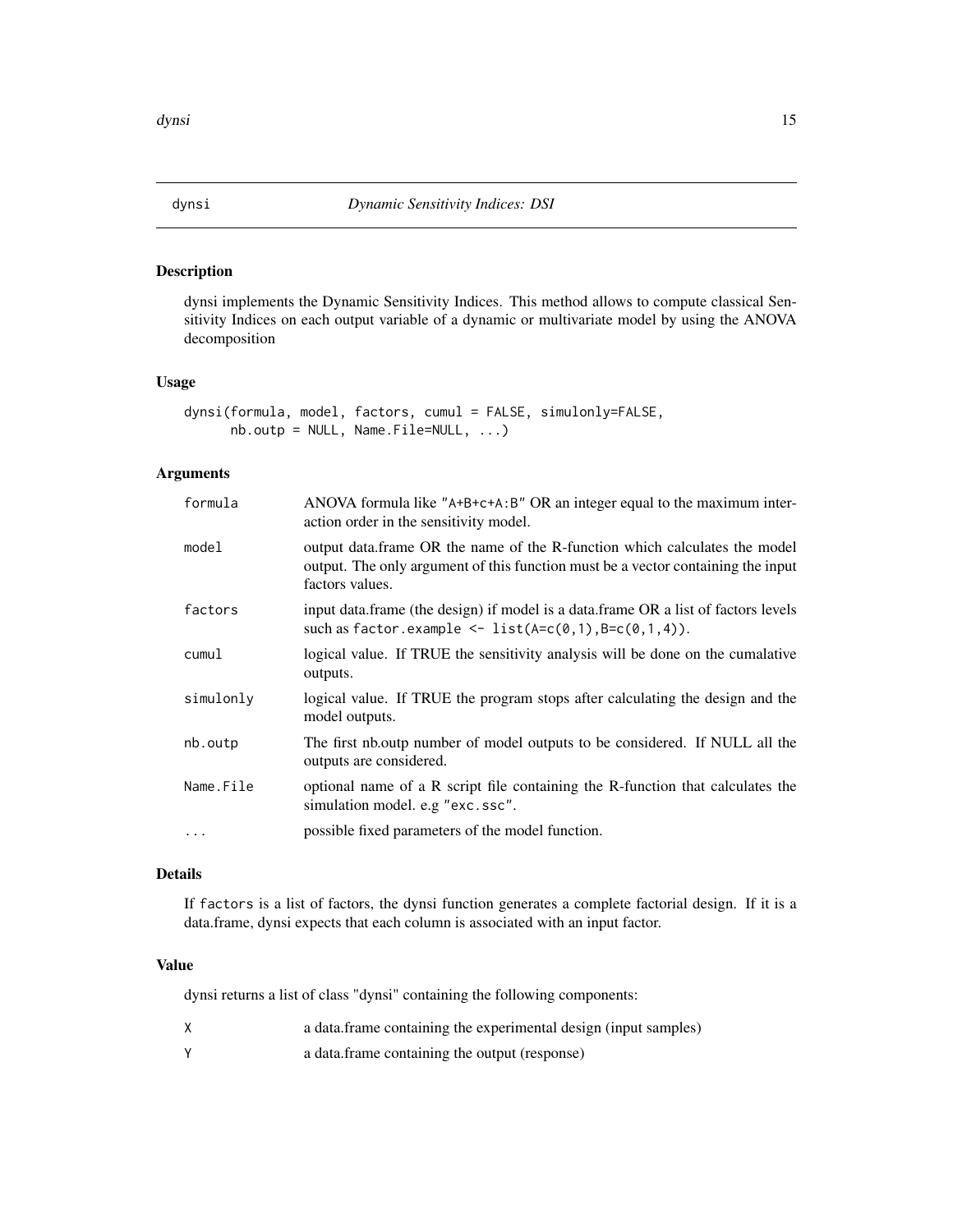<span id="page-15-0"></span>

| SΙ          | a data.frame containing the Sensitivity Indices (SI) on each output variable of<br>the model and the Generalised SI (GSI) |
|-------------|---------------------------------------------------------------------------------------------------------------------------|
| mSI         | a data.frame of first order SI on each output variable and first order GSI                                                |
| tSI         | a data frame containing the total SI on each output variable and the total GSI                                            |
| iSI         | a data. frame of interaction SI on each output variable and interaction GSI                                               |
| Att         | 0-1 matrix of association between input factors and factorial terms in the anovas                                         |
| call.info   | a list containing informations on the process (reduction=NULL, analysis, fct,<br>call)                                    |
| inputdesign | either the input data. frame or the sensitivity object used                                                               |
| outputs     | a list of results on each output variable                                                                                 |
|             |                                                                                                                           |

...

#### Note

This function can now be replaced by a call to the [multisensi](#page-20-1) function. It is kept for compatibility with Version 1 of the multisensi package.

#### References

M. Lamboni, D. Makowski and H. Monod, 2009. Multivariate global sensitivity analysis for dynamic crop models. Field Crops Research, 113, 312-320.

A. Saltelli, K. Chan and E. M. Scott eds, 2000. *Sensitivity Analysis*. Wiley, New York.

# See Also

#### [gsi](#page-18-1), [multisensi](#page-20-1)

#### Examples

```
# Test case : the Winter Wheat Dynamic Models (WWDM)
# input factors design,
data(biomasseX)
# input Climate variables
data(Climat)
# output variables (precalculated to speed up the example)
data(biomasseY)
#
DYNSI <- dynsi(2, biomasseY, biomasseX)
summary(DYNSI)
print(DYNSI)
plot(DYNSI, color=heat.colors)
#graph.bar(DYNSI,col=1, beside=F) # sensitivity bar plot
                                    # for the first output (col=1)
#graph.bar(DYNSI,col=2, xmax=1) #
```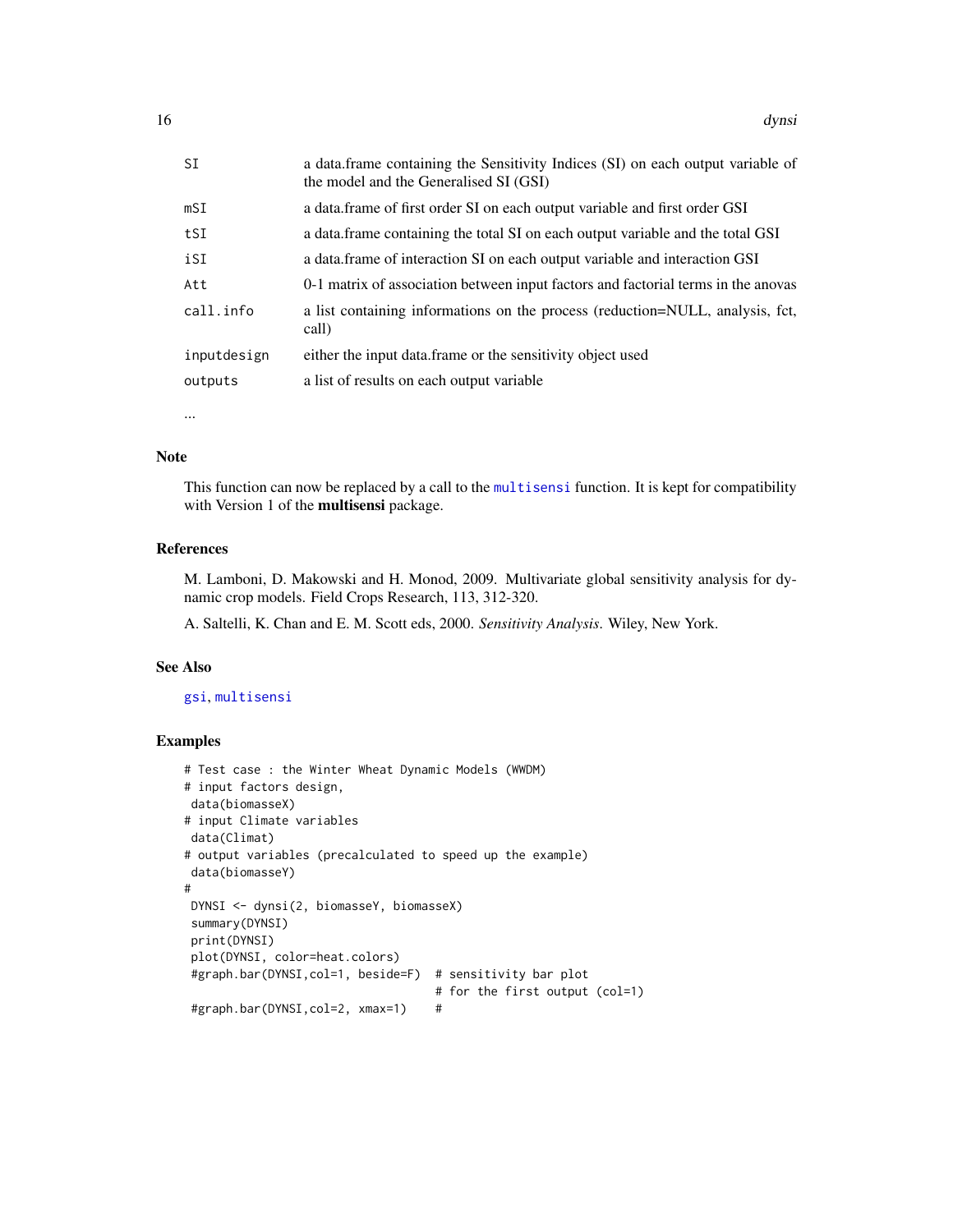<span id="page-16-1"></span><span id="page-16-0"></span>

### Description

A function that plots sensitivity indices by a bar graph

# Usage

 $graphbar(x, col = 1, nb.plot = 15, xmax = NULL,$ beside = TRUE,  $xlab = NULL, ...$ 

# Arguments

| $\times$  | an object of class gsi or dynsi                                                                                                                     |
|-----------|-----------------------------------------------------------------------------------------------------------------------------------------------------|
| col       | the column number of GSI to represent in the bar graph                                                                                              |
| nb.plot   | number of input factors to be considered                                                                                                            |
| xmax      | a user-defined maximal x value $(x \le 1)$ in all the bar graphs that show sensitivity<br>indices; or NULL if the user wants to keep default values |
| beside    | if TRUE, the main and total sensitivity indices are represented by two bars; if<br>FALSE, they are represented by the same bar                      |
| xlab      | a label for the x axis                                                                                                                              |
| $\ddotsc$ | graphical parameters                                                                                                                                |
|           |                                                                                                                                                     |

<span id="page-16-2"></span>graph.pc *Principal Components graph for gsi objects*

# Description

A function that plots the Principal Components (PCs) and the sensitivity indices on each PC

#### Usage

```
graph.pc(x, nb.plot = 15, nb.comp = NULL, xmax = NULL,beside = TRUE, cor.plot=FALSE, xtick=TRUE, type="l", ...)
```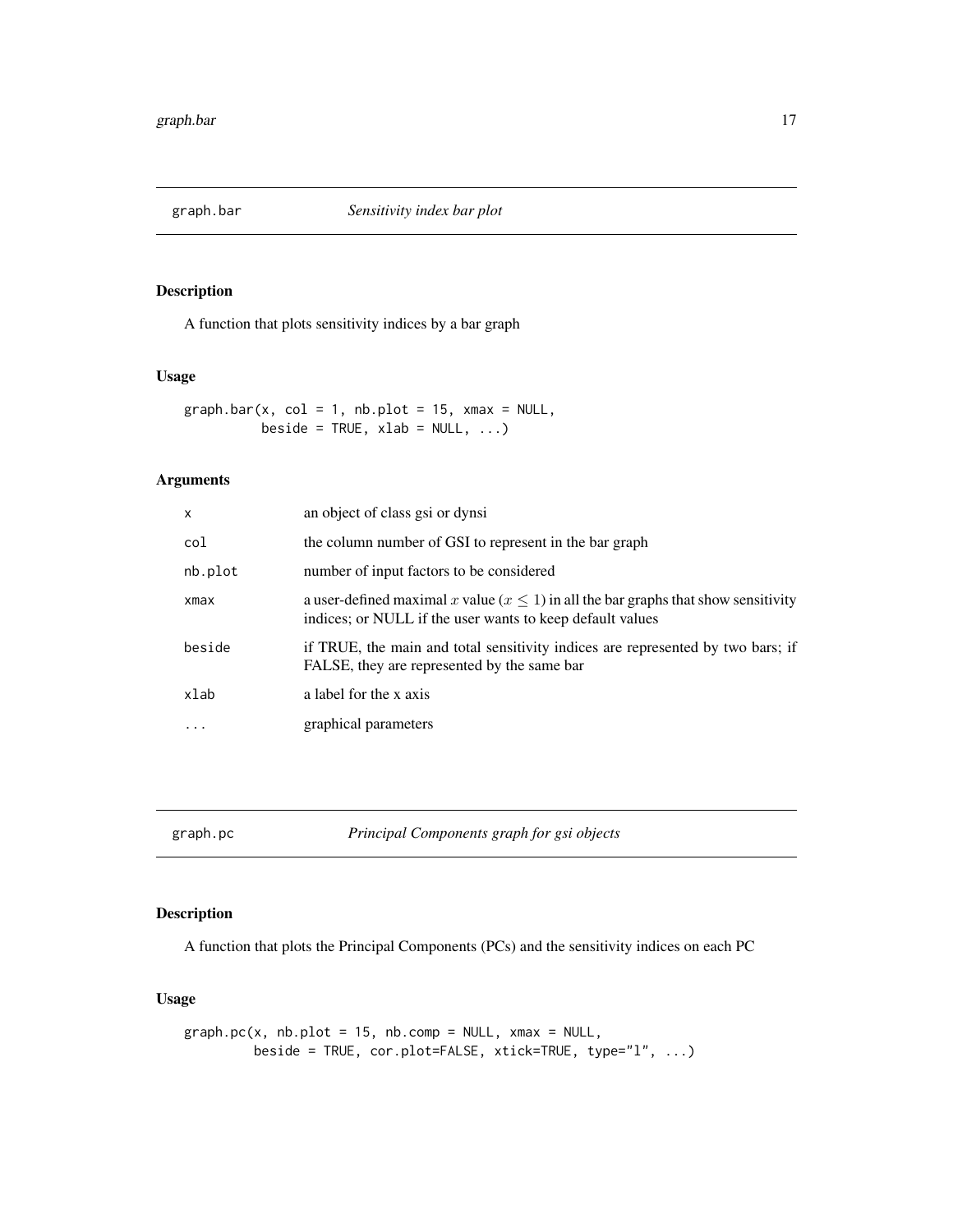# Arguments

| $\times$  | gsi object.                                                                                                                                            |
|-----------|--------------------------------------------------------------------------------------------------------------------------------------------------------|
| nb.plot   | number of input factors to be considered.                                                                                                              |
| nb.comp   | number of PCs.                                                                                                                                         |
| xmax      | a user-defined maximal x value ( $x \le 1$ ) in all the bar graphs that show sensitivity<br>indices; or NULL if the user wants to keep default values. |
| beside    | if TRUE, the main and total sensitivity indices are represented by two bars; if<br>FALSE, they are represented by the same bar.                        |
| cor.plot  | if TRUE a correlation graph is made to represent the PCs; if FALSE (default) a<br>functional boxplot of the PCs is plotted.                            |
| xtick     | if TRUE, put column names of outputs $(Y)$ as ticks for the x axis.                                                                                    |
| type      | what type of plot should be drawn for correlation graph ("I" for lines).                                                                               |
| $\ddotsc$ | graphical parameters.                                                                                                                                  |

grpe.gsi *Group factor GSI, obsolete function*

# Description

An obsolete function that computed the GSI of a group factor as one factor

# Usage

grpe.gsi(GSI, fact.interet)

# Arguments

| GSI          | a gsi or dynsi object      |
|--------------|----------------------------|
| fact.interet | input factor to be grouped |

# Note

This is essentially an internal function for the multisensi package

<span id="page-17-0"></span>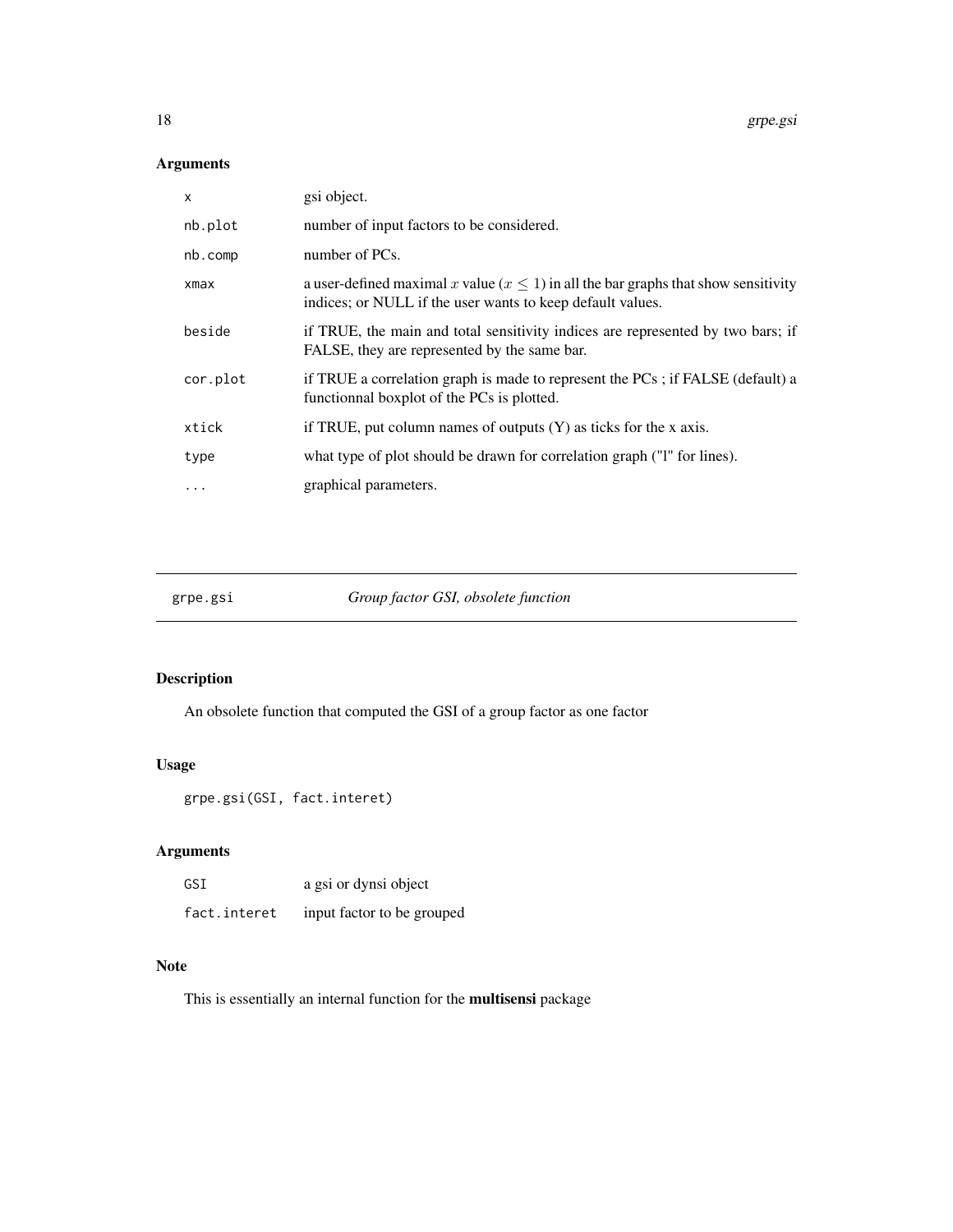# <span id="page-18-1"></span><span id="page-18-0"></span>Description

The gsi function implements the calculation of Generalised Sensitivity Indices. This method allows to compute a synthetic Sensitivity Index for the dynamic or multivariate models by using factorial designs and the MANOVA decomposition of inertia. It computes also the Sensitivity Indices on principal components

#### Usage

```
gsi(formula, model, factors, inertia = 0.95, normalized = TRUE,
    cumul = FALSE, simulonly = FALSE, Name.File = NULL, ...)
```
# Arguments

| formula    | ANOVA formula like "A+B+C+A:B" OR an integer equal to the maximum inter-<br>action order in the sensitivity model                                                                |
|------------|----------------------------------------------------------------------------------------------------------------------------------------------------------------------------------|
| model      | output data.frame OR the name of the R-function which calculates the model<br>output. The only argument of this function must be a vector containing the input<br>factors values |
| factors    | input data.frame (the design) if model is a data.frame OR a list of factors levels<br>such as: factor.example <- list( $A=c(0,1), B=c(0,1,4)$ )                                  |
| inertia    | cumulated proportion of inertia (a scalar $\lt 1$ ) to be explained by the selected<br>Principal components OR number of PCs to be used (e.g 3)                                  |
| normalized | logical value. TRUE (default) computes a normalized Principal Component<br>analysis.                                                                                             |
| cumul      | logical value. If TRUE the PCA will be done on the cumulative outputs                                                                                                            |
| simulonly  | logical value. If TRUE the program stops after calculating the design and the<br>model outputs                                                                                   |
| Name.File  | optional name of a R script file containing the R-function that calculates the<br>simulation model. e.g "exc.ssc"                                                                |
|            | possible fixed parameters of the model function                                                                                                                                  |

# Details

If factors is a list of factors, the gsi function generates a complete factorial design. If it is a data.frame, gsi expects that each column is associated with an input factor.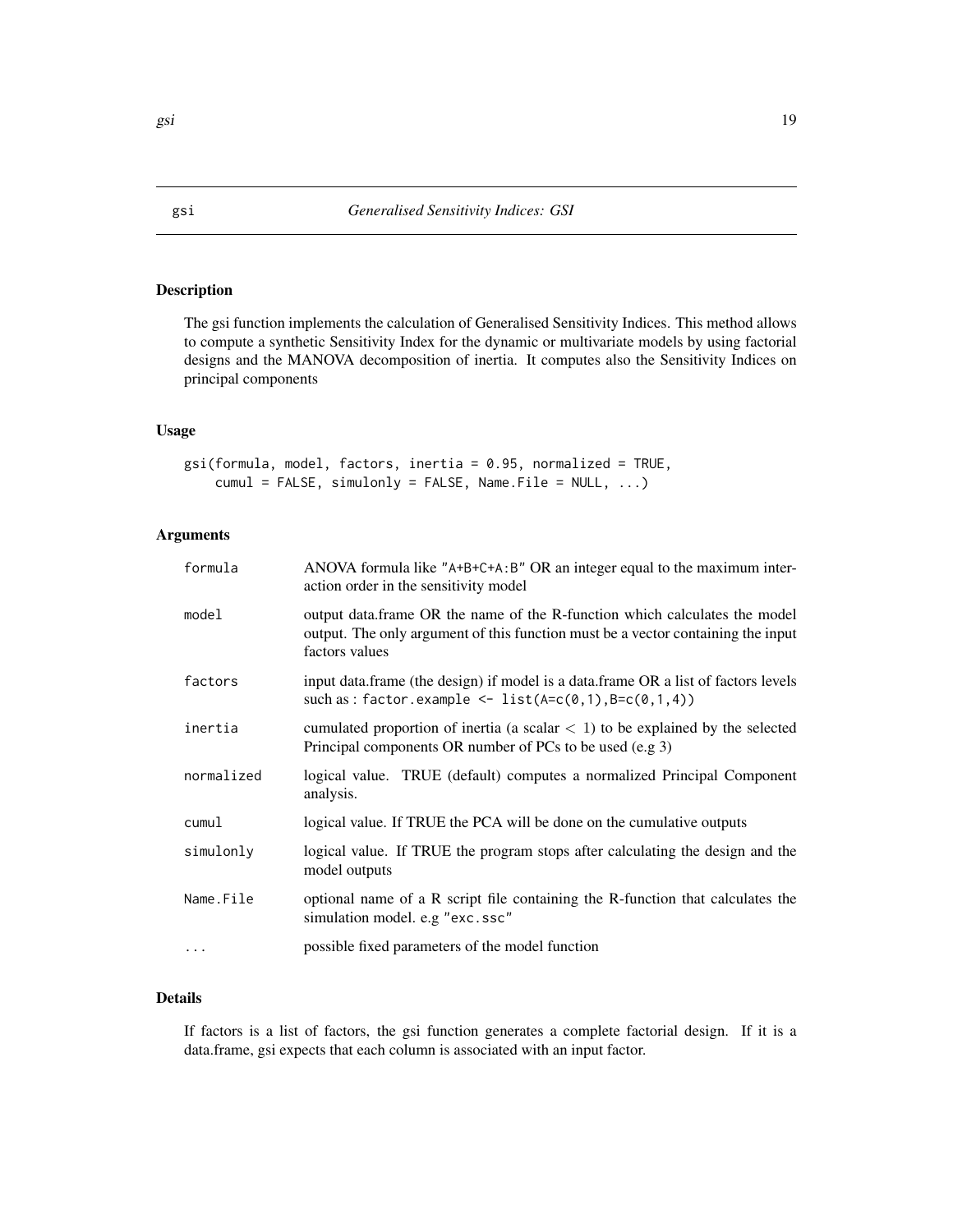# <span id="page-19-0"></span>Value

gsi returns a list of class "gsi", containing all the input arguments detailed before, plus the following components:

| X           | a data. frame containing the experimental design (input samples)                                                |
|-------------|-----------------------------------------------------------------------------------------------------------------|
| Y           | a data.frame containing the output matrix (response)                                                            |
| H           | a data.frame containing the principal components                                                                |
| L           | a data.frame whose columns contain the basis eigenvectors (the variable load-<br>ings)                          |
| lambda      | the variances of the principal components                                                                       |
| inertia     | vector of inertia percentages per PCs and global criterion                                                      |
| cor         | a data.frame of correlation between PCs and outputs                                                             |
| <b>SI</b>   | a data.frame containing the Sensitivity Indices (SI) on PCs and the Generalised<br>SI (GSI)                     |
| mST         | a data frame of first order SI on PCs and first order GSI                                                       |
| tSI         | a data.frame containing the total SI on PCs and the total GSI                                                   |
| iSI         | a data frame of interaction SI on PCs and interaction GSI                                                       |
| pred        | a data. frame containing the output predicted by the metamodel arising from the<br>PCA and anova decompositions |
| residuals   | a data.frame containing the residuals between actual and predicted outputs                                      |
| Rsquare     | vector of dynamic coefficient of determination                                                                  |
| Att         | 0-1 matrix of association between input factors and factorial terms in the anovas                               |
| scale       | logical value, see the arguments                                                                                |
| normalized  | logical value, see the arguments                                                                                |
| cumul       | logical value, see the arguments                                                                                |
| call.info   | a list containing informations on the process (reduction, analysis, fct, call)                                  |
| inputdesign | either the input data.frame or the sensitivity object used                                                      |
| outputs     | a list of results on each output variable                                                                       |

...

# Note

This function can now be replaced by a call to the [multisensi](#page-20-1) function. It is kept for compatibility with Version 1 of the **multisensi** package.

# References

M. Lamboni, D. Makowski and H. Monod, 2009. Multivariate global sensitivity analysis for dynamic crop models. Field Crops Research, volume 113. pp. 312-320

M. Lamboni, D. Makowski and H. Monod, 2009. Multivariate sensitivity analysis to measure global contribution of input factors in dynamic models. Submitted to Reliability Engineering and System Safety.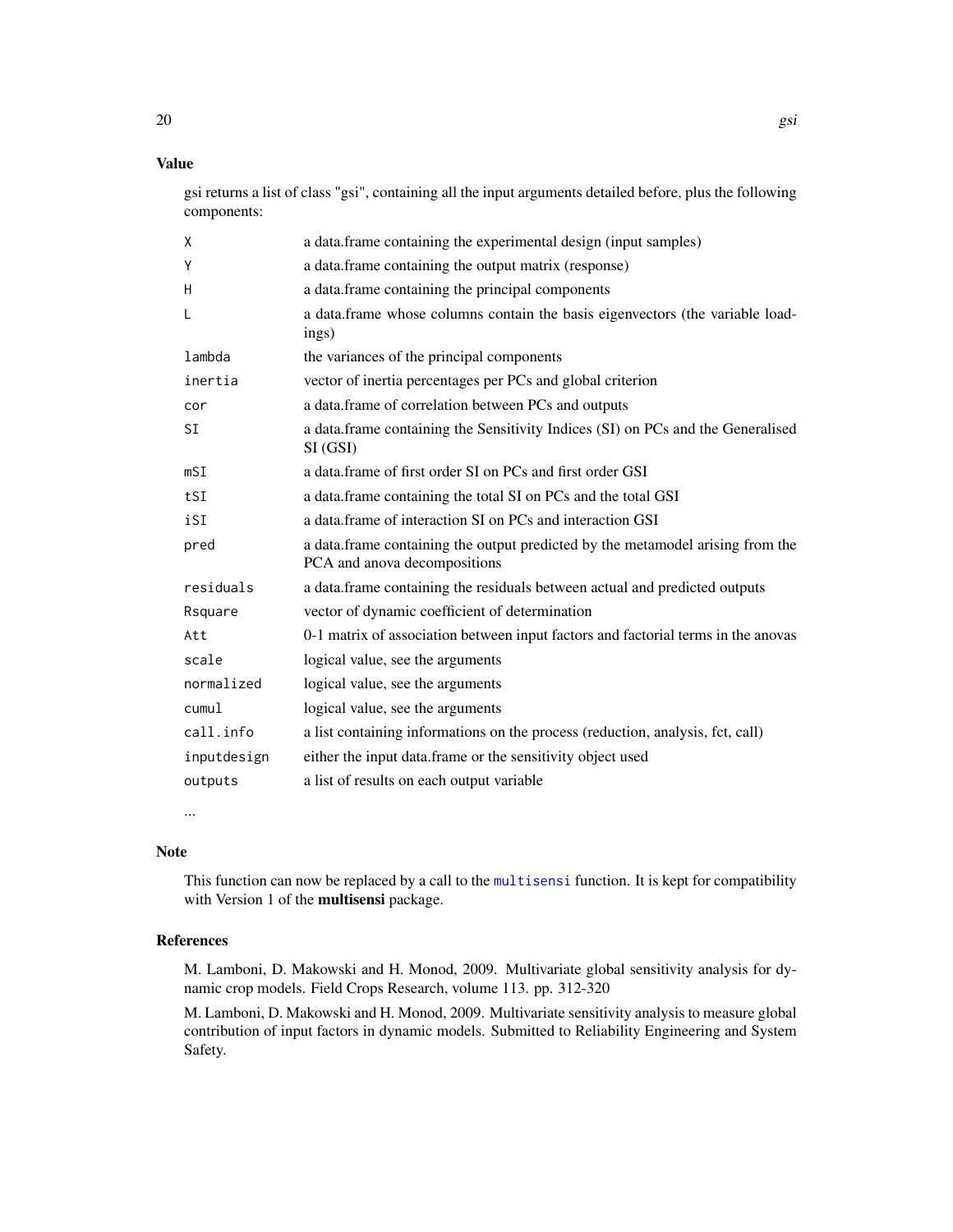#### <span id="page-20-0"></span>multisensi 21

#### See Also

[dynsi](#page-14-1), [multisensi](#page-20-1)

#### Examples

```
# Test case : the Winter Wheat Dynamic Models (WWDM)
# input factors design
data(biomasseX)
# input climate variable
data(Climat)
# output variables (precalculated to speed up the example)
data(biomasseY)
#
GSI <- gsi(2, biomasseY, biomasseX, inertia=3, normalized=TRUE, cumul=FALSE,
           climdata=Climat)
summary(GSI)
print(GSI)
plot(x=GSI, beside=FALSE)
#plot(GSI, nb.plot=4) # the 'nb.plot' most influent factors
                              # are represented in the plots
#plot(GSI,nb.comp=2, xmax=1) # nb.comp = number of principal components
#plot(GSI,nb.comp=3, graph=1) # graph=1 for first figure; 2 for 2nd one
                              # and 3 for 3rd one; or 1:3 etc.
#graph.bar(GSI,col=1, beside=F) # sensitivity bar plot on the first PC
#graph.bar(GSI,col=2, xmax=1) #
```
<span id="page-20-1"></span>multisensi *A function with multiple options to perform multivariate sensitivity analysis*

#### Description

The multisensi function can conduct the different steps of a multivariate sensitivity analysis (design, simulation, dimension reduction, analysis, plots). It includes different options for each of these steps.

#### Usage

```
multisensi(design = expand.grid, model, reduction = basis.ACP,
           dimension = 0.95, center = TRUE, scale = TRUE,
           analysis = analysis.anoasg, cumul = FALSE,
           simlonly = FALSE, Name. File = NULL,
           design.args = list(), basis.args = list(),
           analysis.args = list(), ...)
```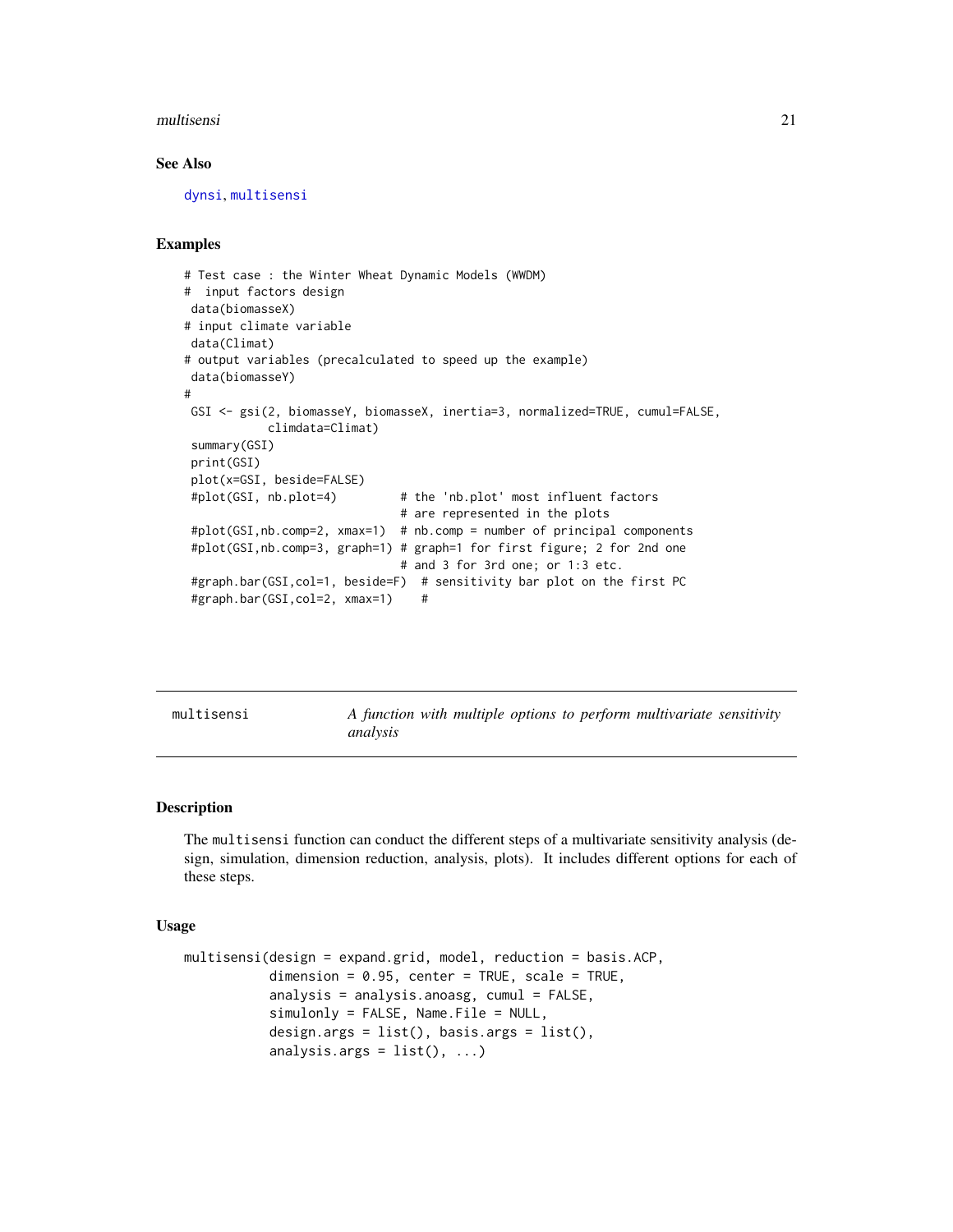# <span id="page-21-0"></span>Arguments

| design        | EITHER a function such as expand.grid to generate the design OR a data.frame<br>of size $N \times P$ containing N combinations of levels of the P input factors OR<br>a function from the sensitivity package such as fast99 OR an object generated<br>by a function from the sensitivity package. The first and third cases require<br>additional information to be given in the design. args argument. |
|---------------|----------------------------------------------------------------------------------------------------------------------------------------------------------------------------------------------------------------------------------------------------------------------------------------------------------------------------------------------------------------------------------------------------------|
| model         | EITHER a function to run the model simulations OR a data.frame of size $N \times T$<br>containing N realizations of T output variables.                                                                                                                                                                                                                                                                  |
| reduction     | EITHER a function to decompose the multivariate output on a basis of smaller<br>dimension OR NULL. The first case requires additional information to be given<br>in the basis. args argument. In the second case, sensitivity analyses are per-<br>formed on the raw output variables.                                                                                                                   |
| dimension     | EITHER the number of variables to analyse, specified by an integer or by the<br>minimal proportion of inertia (a scalar $\lt 1$ ) to keep in the output decomposition<br>OR a vector specifying a subset of columns in the output data.frame OR NULL<br>if all variables must be analysed.                                                                                                               |
| center        | logical value. If TRUE (default value) the output variables are centred.                                                                                                                                                                                                                                                                                                                                 |
| scale         | logical value. If TRUE (default value) the output variables are normalized before<br>applying the reduction function.                                                                                                                                                                                                                                                                                    |
| analysis      | a function to run the sensitivity analysis. Additional information can be given in<br>the analysis. args argument.                                                                                                                                                                                                                                                                                       |
| cumul         | logical value. If TRUE the output variables are replaced by their cumulative<br>sums.                                                                                                                                                                                                                                                                                                                    |
| simulonly     | logical value. If TRUE the program stops after the model simulations.                                                                                                                                                                                                                                                                                                                                    |
| Name.File     | Name of file containing the R-function model.                                                                                                                                                                                                                                                                                                                                                            |
| design.args   | a list of arguments for the function possibly given in the design argument.                                                                                                                                                                                                                                                                                                                              |
| basis.args    | a list of arguments for the function given in the reduction argument. See the<br>function help for more precision.                                                                                                                                                                                                                                                                                       |
| analysis.args | a list of arguments for the function possibly given in the analysis argument.<br>See the function help for more precision.                                                                                                                                                                                                                                                                               |
| $\cdots$      | optional parameters of the function possibly given in the model argument.                                                                                                                                                                                                                                                                                                                                |

# Value

an object of class [dynsi](#page-14-1) if reduction=NULL, otherwise an object of class [gsi](#page-18-1). See the functions [dynsi](#page-14-1) and [gsi](#page-18-1) for more information.

# See Also

[dynsi](#page-14-1), [gsi](#page-18-1)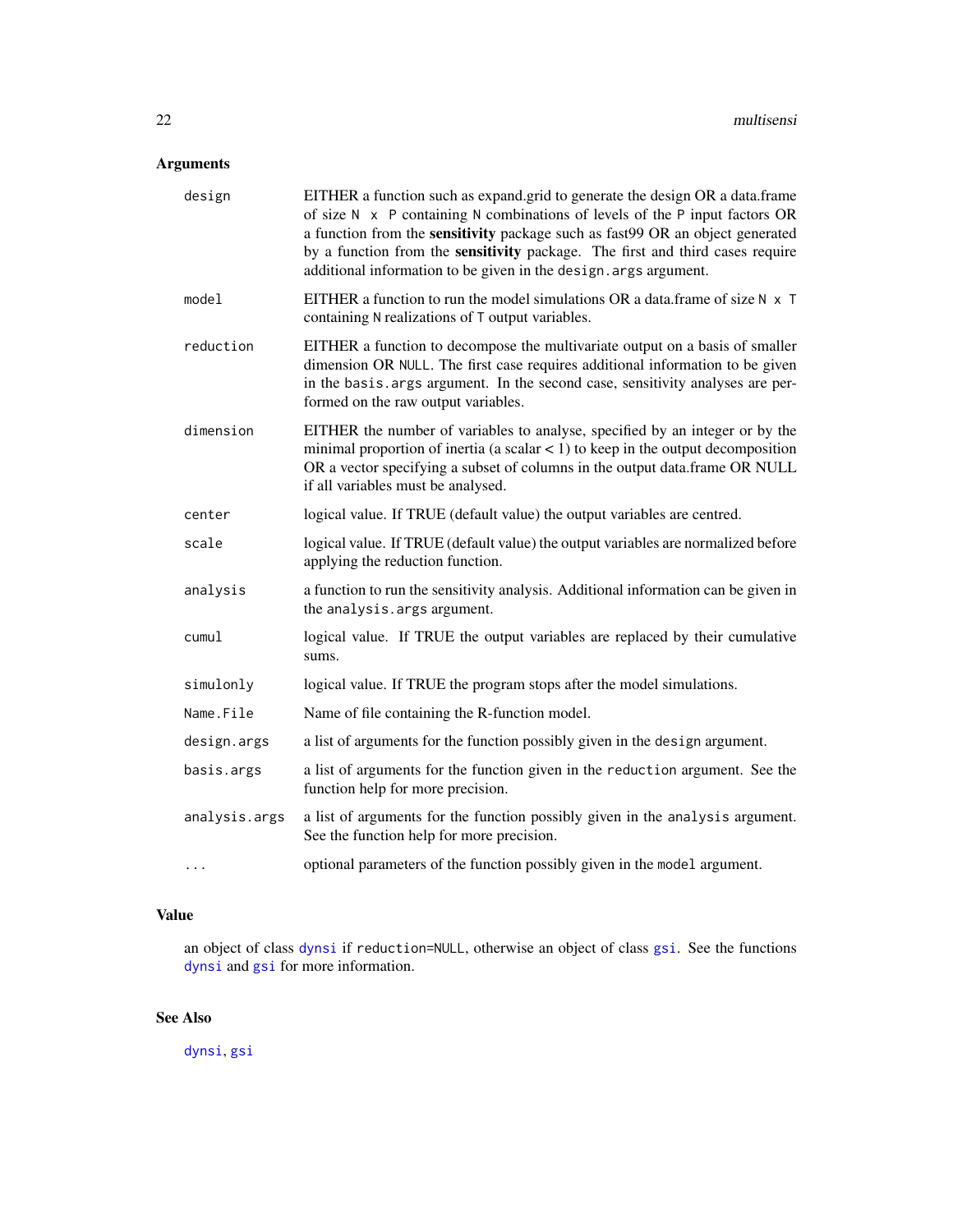#### multisensi 23

#### Examples

```
## Test case : the Winter Wheat Dynamic Models (WWDM)
# input factors design
data(biomasseX)
# input climate variable
data(Climat)
# output variables (precalculated to speed up the example)
data(biomasseY)
# to do dynsi process
# argument reduction=NULL
resD <- multisensi(design=biomasseX, model=biomasseY, reduction=NULL,
                 dimension=NULL, analysis=analysis.anoasg,
                 analysis.args=list(formula=2,keep.outputs = FALSE))
summary(resD)
# to do gsi process
#------------
# with dimension reduction by PCA
# argument reduction=basis.ACP
resG1 <- multisensi(design=biomasseX, model=biomasseY, reduction=basis.ACP,
                   dimension=0.95, analysis=analysis.anoasg,
                   analysis.args=list(formula=2,keep.outputs = FALSE))
summary(resG1)
plot(x=resG1, beside=FALSE)
#------------
# with dimension reduction by o-splines basis
# arguments reduction=basis.osplines
# and basis.args=list(knots= ... , mdegree= ... )
resG2 <- multisensi(design=biomasseX, model=biomasseY, reduction=basis.osplines,
                   dimension=NULL, center=FALSE, scale=FALSE,
                   basis.args=list(knots=11, mdegree=3), analysis=analysis.anoasg,
                   analysis.args=list(formula=2,keep.outputs = FALSE))
summary(resG2)
#------------
library(sensitivity) # to use fast99
# with dimension reduction by o-splines basis
# and sensitivity analysis with sensitivity:fast99
resG3 <- multisensi(design=fast99, model=biomasse,
                   analysis=analysis.sensitivity,
                   design.args=list(factors = names(biomasseX), n = 100,
                   q = "qunit", q.argv = list(list(min = 0.9, max = 2.8),list(min = 0.9, max = 0.99), list(min = 0.6, max = 0.8),list(min = 3, max = 12), list(min = 0.0035, max = 0.01),list(min = 0.0011, max = 0.0025),
                   list(min = 700, max = 1100)), climdata = Climat,
```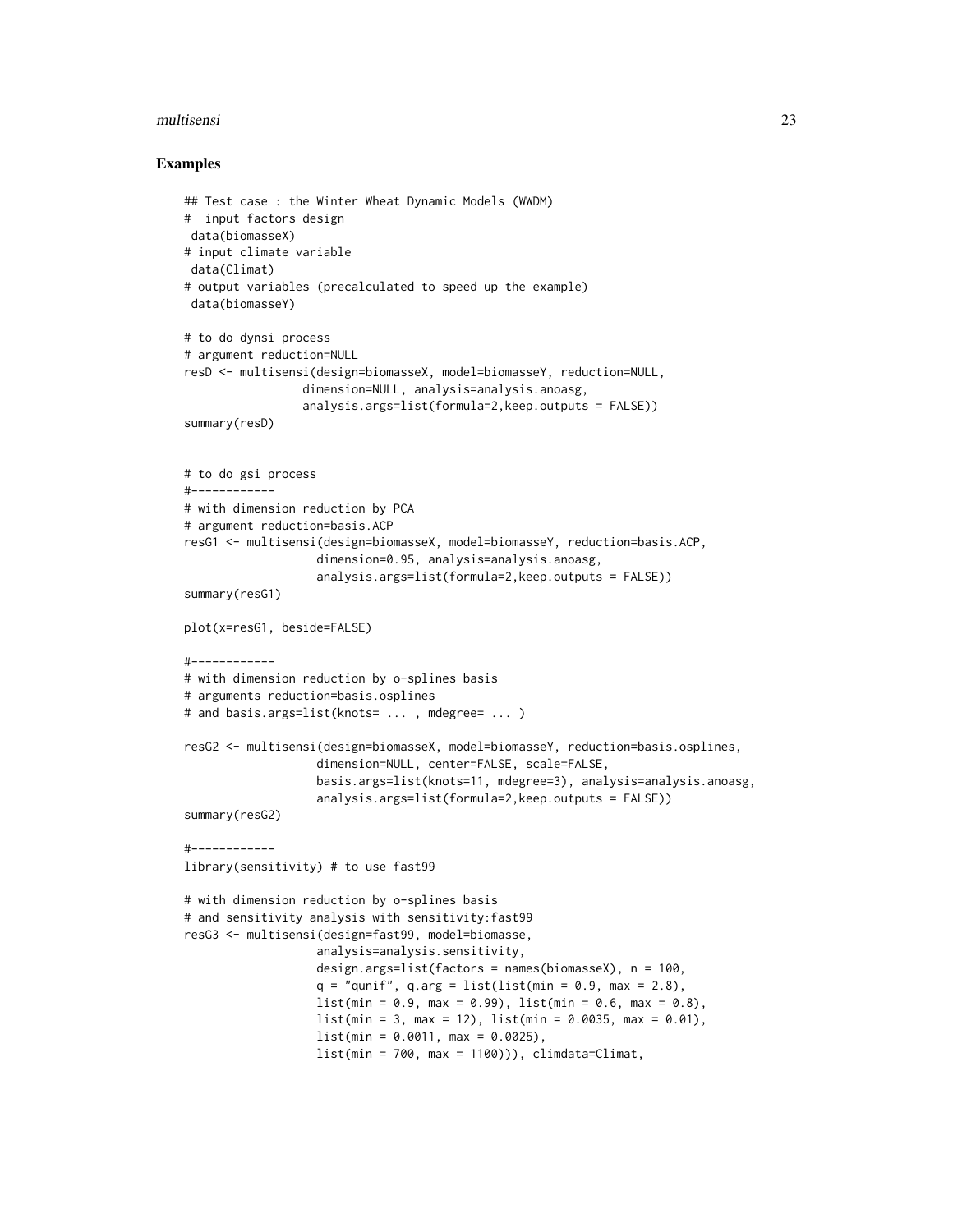<span id="page-23-0"></span>24 multivar

```
reduction=basis.osplines,
basis.args=list(knots=7, mdegree=3),
center=FALSE, scale=FALSE, dimension=NULL)
```
summary(resG3)

multivar *A function to decompose the output data set and reduce its dimension*

# Description

The function multivar applies a multivariate method to decompose the output variables on a given basis.

#### Usage

```
multivar(simuls, dimension = NULL, reduction, centered = TRUE,
        scale = TRUE, basis.args = list())
```
# Arguments

| simuls     | a data.frame of size $N \times T$ , typically a set of N simulation outputs of length T                                                                                          |
|------------|----------------------------------------------------------------------------------------------------------------------------------------------------------------------------------|
| dimension  | the number of variables to analyse, specified by an integer (for example 3) or<br>by the minimal proportion of inertia (for example 0.95) to keep in the output<br>decomposition |
| reduction  | a function to decompose the multivariate output on a basis of smaller dimension                                                                                                  |
| centered   | logical value. If TRUE the output variables are centred.                                                                                                                         |
| scale      | logical value. If TRUE the output variables are normalized.                                                                                                                      |
| basis.args | a list of arguments for the function given in the reduction argument. See the<br>function help for more precision.                                                               |

#### Value

A list containing:

| H            | a data. frame of size $N \times d$ , where d is the number of basis vectors. It contains<br>the coefficients of the decomposition for each row of the simuls data.frame. |
|--------------|--------------------------------------------------------------------------------------------------------------------------------------------------------------------------|
| $\mathsf{L}$ | a matrix of size $\top$ x d. It contains the vectors of the user-defined basis.                                                                                          |
| sdev         | standard deviations of the columns of H                                                                                                                                  |
| nbcomp       | number of components kept from the decomposition                                                                                                                         |
| SStot        | total sums of squares of the simulations (after application of centered and<br>scale)                                                                                    |
| centering    | either 0 or the column averages of simuls                                                                                                                                |
| scaling      | either 1 or sdY, depending on the scale argument                                                                                                                         |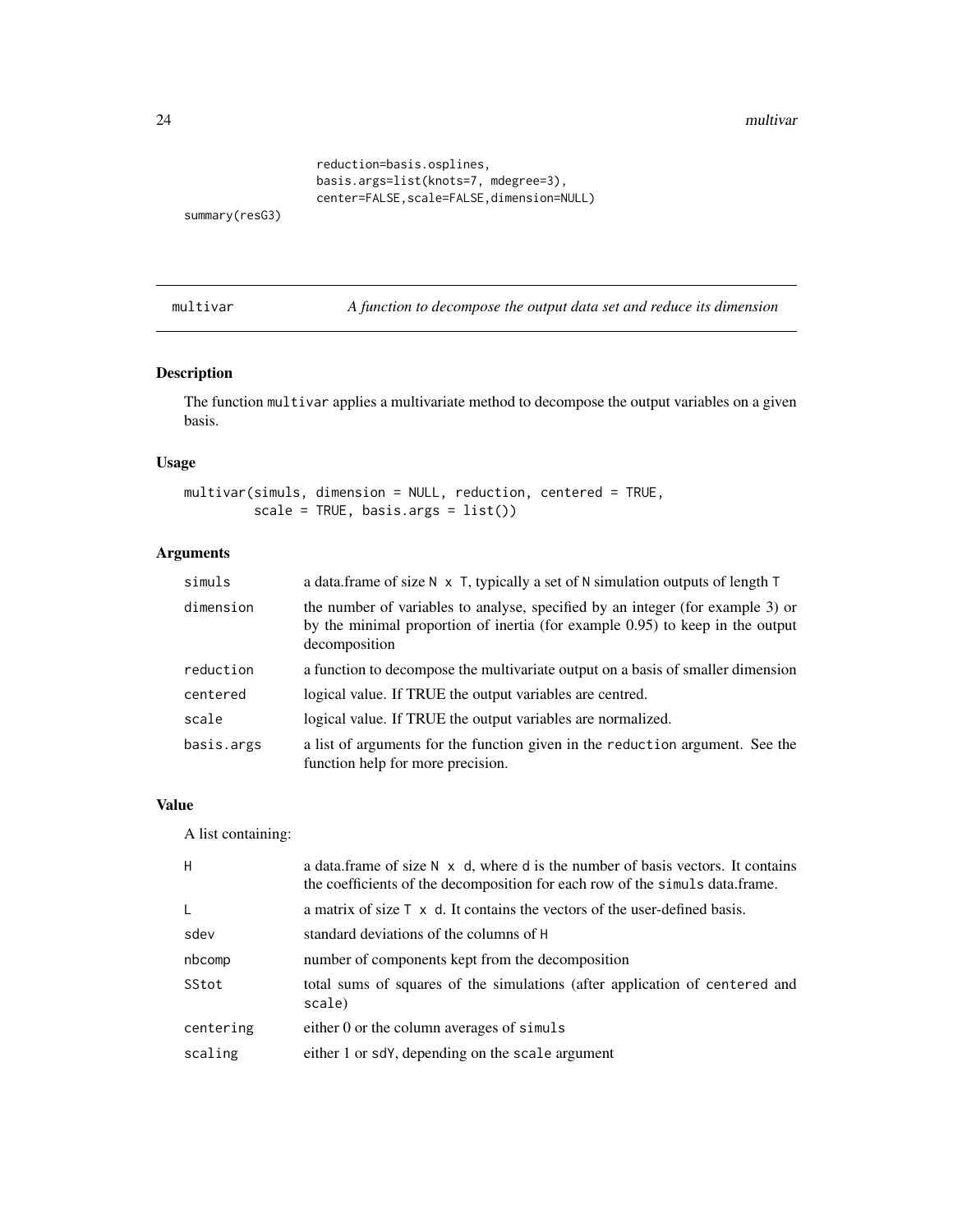#### <span id="page-24-0"></span>planfact 25

| sdY        | standard deviations of the columns of simuls                               |
|------------|----------------------------------------------------------------------------|
| cor        | correlation matrix ( $L$ *sdev), of size $\top$ x nbcomp                   |
| scale      | kept in case the option scale has been changed in the function             |
| importance | cumulated percentage of SS_H (sdev^2) with respect to SStot                |
| call.info  | list with the element reduction storing the name of the argument reduction |

# See Also

[basis.ACP](#page-5-1), [basis.bsplines](#page-6-1), [basis.poly](#page-9-1), [basis.osplines](#page-8-1)

# Examples

data(biomasseY)

res <- multivar(biomasseY, dimension=0.95, reduction=basis.ACP)

planfact *Complete factorial design in lexical order*

# Description

Function that generates a complete factorial design in lexical order

## Usage

```
planfact(nb.niv, make.factor = TRUE)
```
# Arguments

| nb.niv      | vector containing the number of each input levels                    |
|-------------|----------------------------------------------------------------------|
| make.factor | logical value. If TRUE the columns of the output are of class factor |

#### Value

plan data frame of the complete factorial design

#### Note

This is essentially an internal function for the multisensi package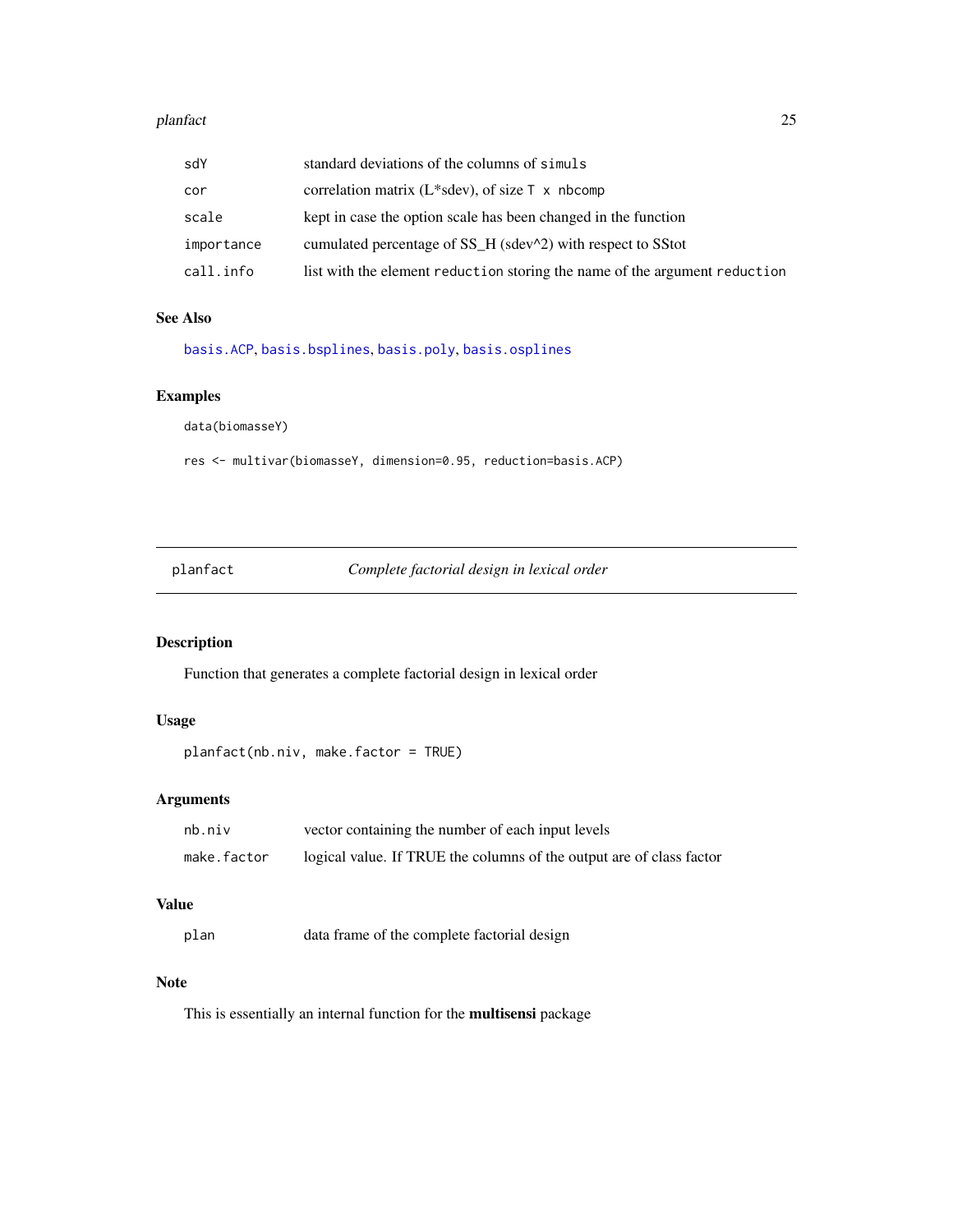<span id="page-25-0"></span>

#### Description

Computation of a complete factorial design for model input factors.

# Usage

```
planfact.as(input)
```
#### Arguments

input list of factor levels

#### Value

comp2 complete factorial design of model input

# Note

This is essentially an internal function for the **multisensi** package. It is almost equivalent to the function [expand.grid](#page-0-0).

| plot.dynsi | Plot method for dynamic sensitivity results |
|------------|---------------------------------------------|
|------------|---------------------------------------------|

# Description

Plot method for dynamic sensitivity results of class dynsi

# Usage

```
## S3 method for class 'dynsi'
plot(x, normalized=FALSE, text.tuning = NULL, shade=FALSE,
                  color=NULL, xtick=TRUE, total.plot=FALSE, gsi.plot=TRUE, ...)
```
# Arguments

| X           | a dynsi object.                                                                                   |
|-------------|---------------------------------------------------------------------------------------------------|
| normalized  | logical value, $FALSE \Rightarrow SI$ plotted within var(Y).                                      |
| text.tuning | NULL or a small integer to improve the position of input factor labels.                           |
| shade       | if TRUE, put different shadings to enhance the different factorial effects in the<br>plot (long). |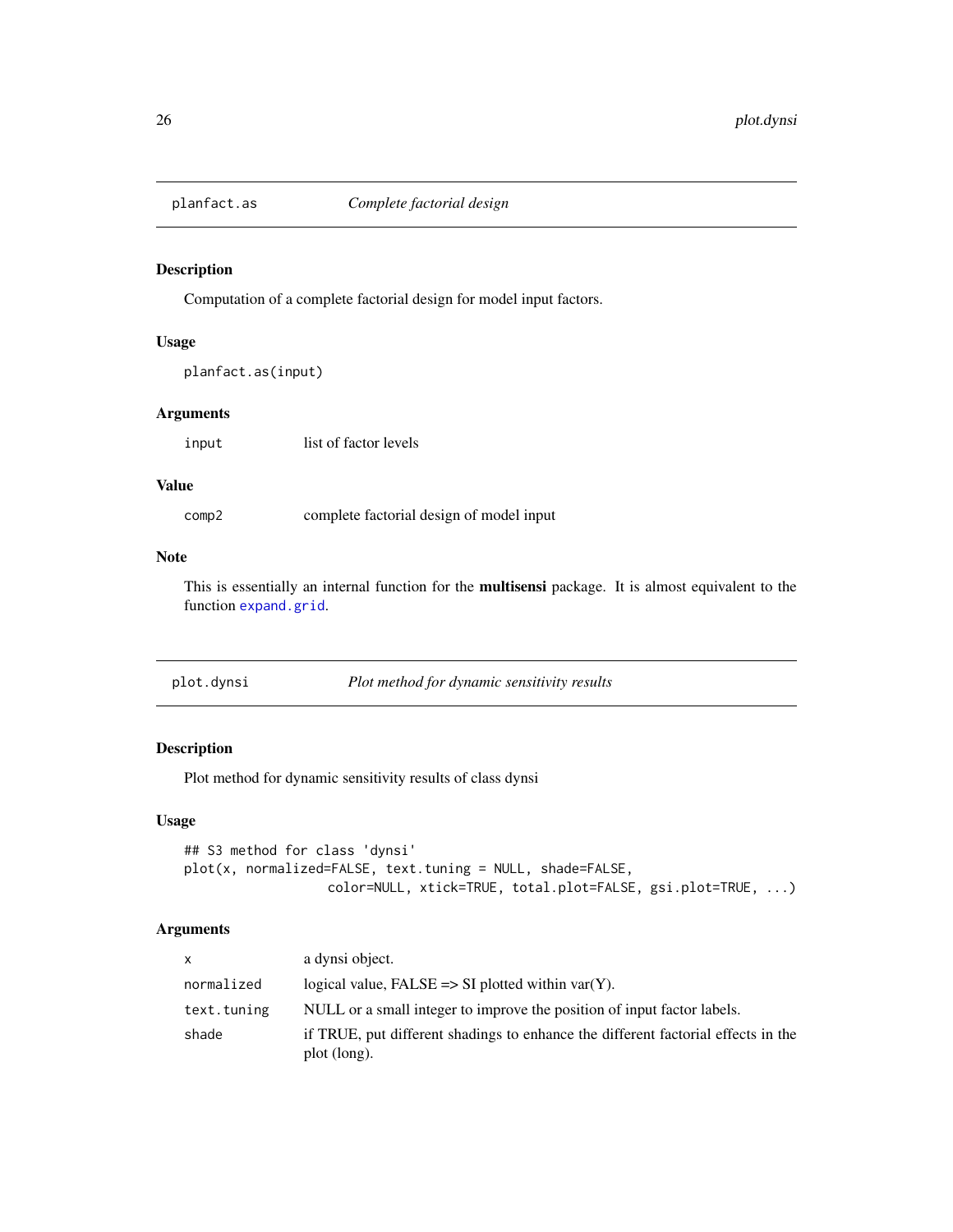#### <span id="page-26-0"></span>plot.gsi 27

| color      | a palette of colors to enhance the different factorial effects in the plot (for exam-               |
|------------|-----------------------------------------------------------------------------------------------------|
|            | ple color=heat.colors).                                                                             |
| xtick      | if TRUE, put column names of outputs $(Y)$ as ticks for the x axis.                                 |
| total.plot | logical value, $TRUE \Rightarrow$ a new plot is produced with the total SI.                         |
| gsi.plot   | logical value, TRUE $\Rightarrow$ a new plot is produced for the Generalised Sensitivity<br>Indice. |
| $\cdot$    | graphical parameters.                                                                               |

# Details

For labels that would be partly positioned outside the plot frame, the argument "text.tuning" may allow to get a better positioning. If it is equal to  $n$ , say, these labels are moved by  $n$  positions inside the frame, where 1 position corresponds to 1 output variable on the x-axis.

# See Also

[dynsi](#page-14-1), [multisensi](#page-20-1)

plot.gsi *Plot method for generalised sensitivity analysis*

#### Description

Plot method for generalised sensitivity analysis of class gsi

# Usage

## S3 method for class 'gsi'  $plot(x, nb.plot = 10, nb.comp = 3, graph = 1:3, xmax=NULL,$ beside=TRUE, cor.plot=FALSE, xtick=TRUE, type="l",...)

# Arguments

| X        | a gsi object.                                                                                                                                                                 |
|----------|-------------------------------------------------------------------------------------------------------------------------------------------------------------------------------|
| nb.plot  | number of input factors to be considered.                                                                                                                                     |
| nb.comp  | number of Principal Components to be plotted.                                                                                                                                 |
| graph    | figures number: 1 or 2 or 3. 1 is for plotting the PCs and their sensitivity indices,<br>2 is for plotting the Generalised Sensitivity Indice, 3 is for plotting the Rsquare. |
| xmax     | a user-defined maximal x value ( $x \le 1$ ) in all the bar graphs that show sensitivity<br>indices; or NULL if the user wants to keep default values.                        |
| beside   | if TRUE, the main and total sensitivity indices are represented by two bars; if<br>FALSE, they are represented by the same bar.                                               |
| cor.plot | if TRUE a correlation graph is made to represent the PCs; if FALSE (default) a<br>functionnal boxplot of the PCs is plotted.                                                  |
| xtick    | if TRUE, put column names of outputs $(Y)$ as ticks for the x axis.                                                                                                           |
| type     | what type of plot should be drawn for correlation graph ("1" for lines).                                                                                                      |
| $\cdots$ | graphical parameters.                                                                                                                                                         |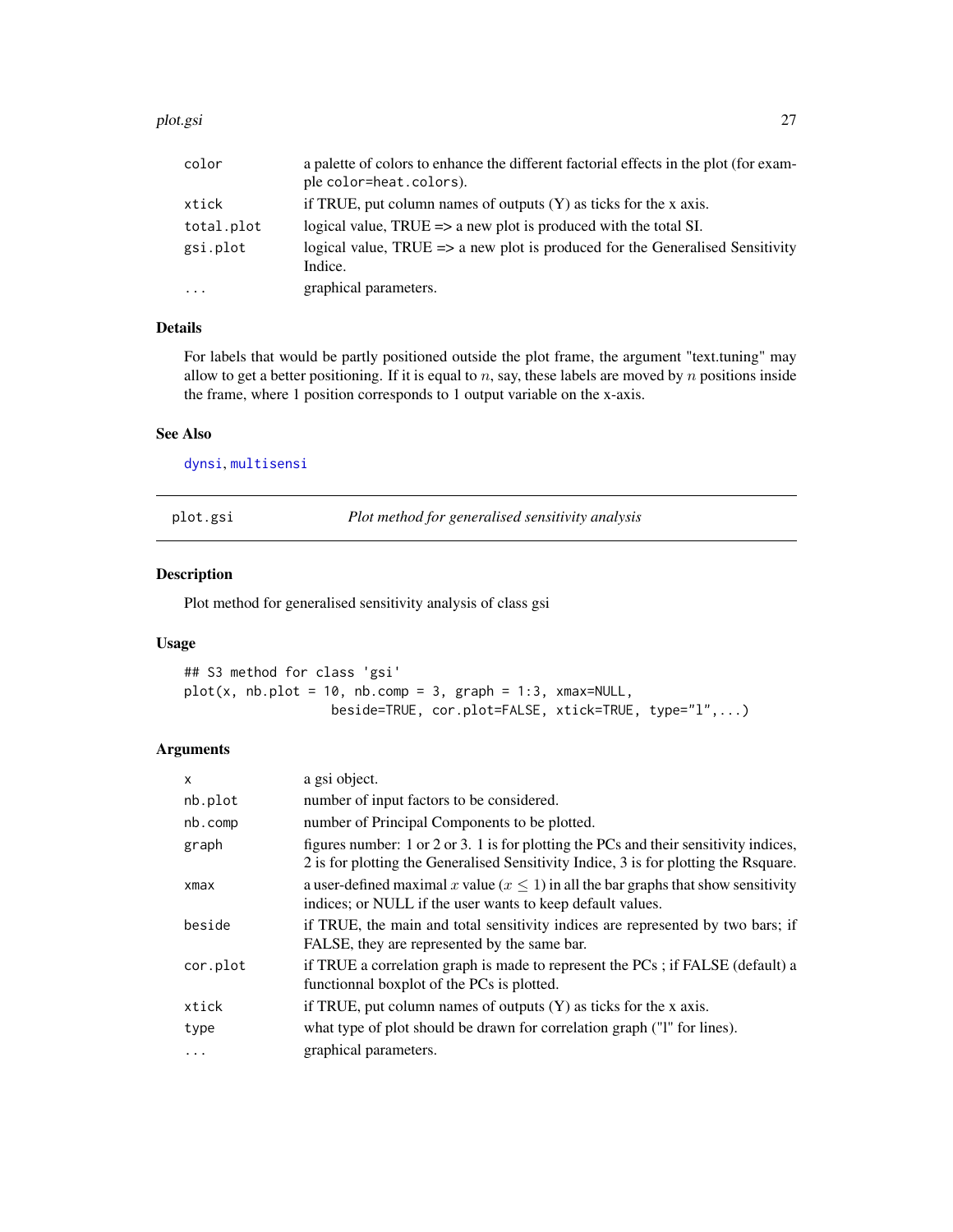# See Also

[gsi](#page-18-1), [multisensi](#page-20-1), [graph.bar](#page-16-1), [graph.pc](#page-16-2)

predict.gsi *A function to predict multivariate output*

#### Description

The function predict.gsi generates predicted multivariate output for user-specified combinations of levels of the input factors.

# Usage

```
## S3 method for class 'gsi'
predict(object, newdata, ...)
```
#### Arguments

| object  | Object of class gsi.                                                                                                                                                                          |
|---------|-----------------------------------------------------------------------------------------------------------------------------------------------------------------------------------------------|
| newdata | An optional data frame in which to look for variables with which to predict. If<br>omitted, the fitted values are used, need to be same factors and levels as for<br>obtained the gsi object. |
| .       | others parameters                                                                                                                                                                             |

# Details

Only available if the gsi object was obtained with analysis.anoasg and analysis.args\$keep.outputs=TRUE.

#### Value

a data.frame of predicted values for newdata

#### See Also

[gsi](#page-18-1), [multisensi](#page-20-1), [analysis.anoasg](#page-2-1)

# Examples

```
data(biomasseX)
data(biomasseY)
x=multisensi(design=biomasseX,model=biomasseY,basis=basis.ACP,
             analysis=analysis.anoasg,
             analysis.args=list(formula=2, keep.outputs=TRUE))
newdata=as.data.frame(apply(biomasseX,2,unique))
predict(x,newdata)
```
<span id="page-27-0"></span>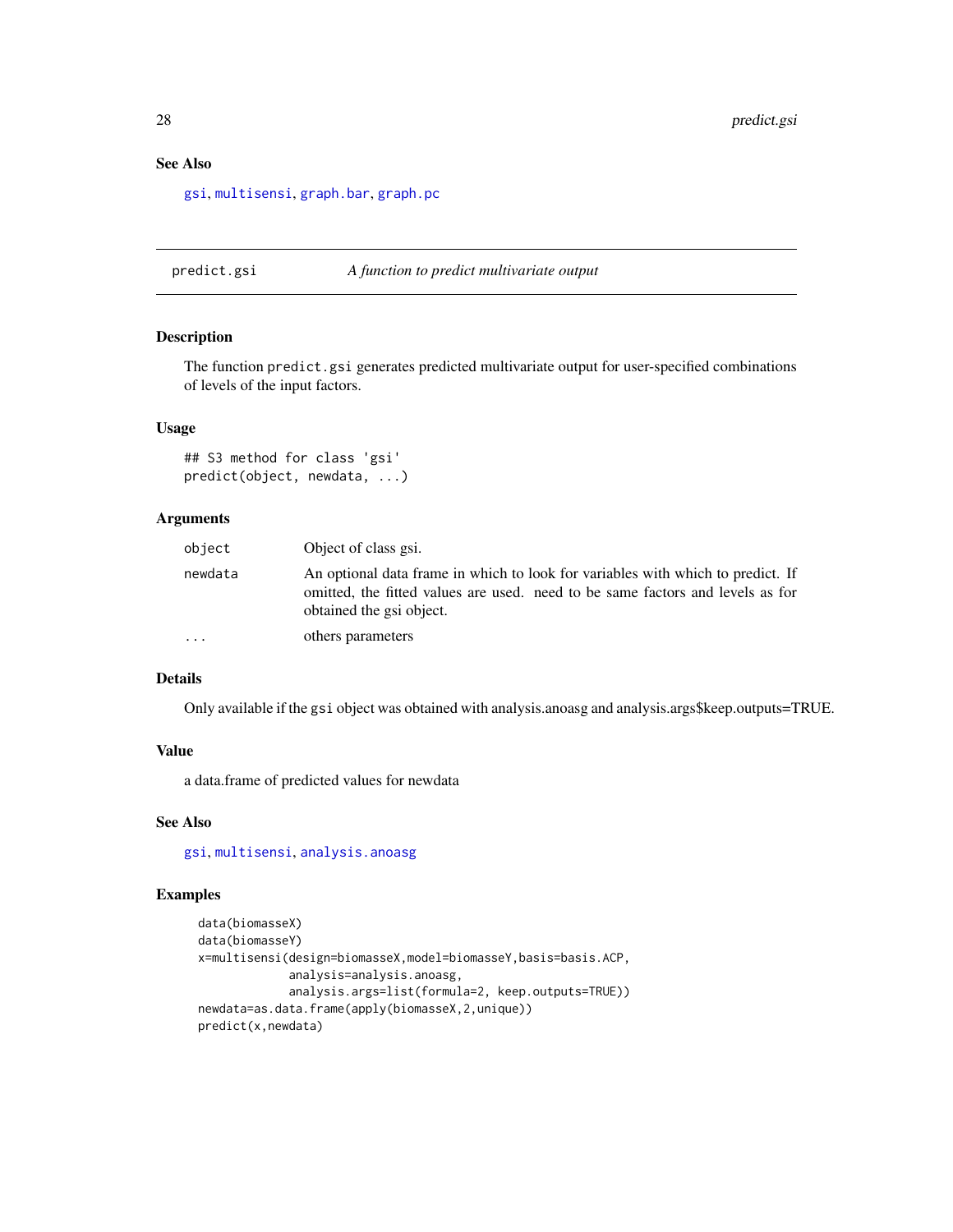<span id="page-28-0"></span>print.dynsi *print DYNSI*

# Description

A function to print DYNSI results

# Usage

## S3 method for class 'dynsi'  $print(x, \ldots)$ 

# Arguments

| x | a dynsi object   |
|---|------------------|
| . | print parameters |

# See Also

[dynsi](#page-14-1), [multisensi](#page-20-1)

print.gsi *print GSI*

# Description

function to print GSI results

# Usage

```
## S3 method for class 'gsi'
print(x, \ldots)
```
# Arguments

| X       | a gsi object     |
|---------|------------------|
| $\cdot$ | print parameters |

# See Also

[gsi](#page-18-1), [multisensi](#page-20-1)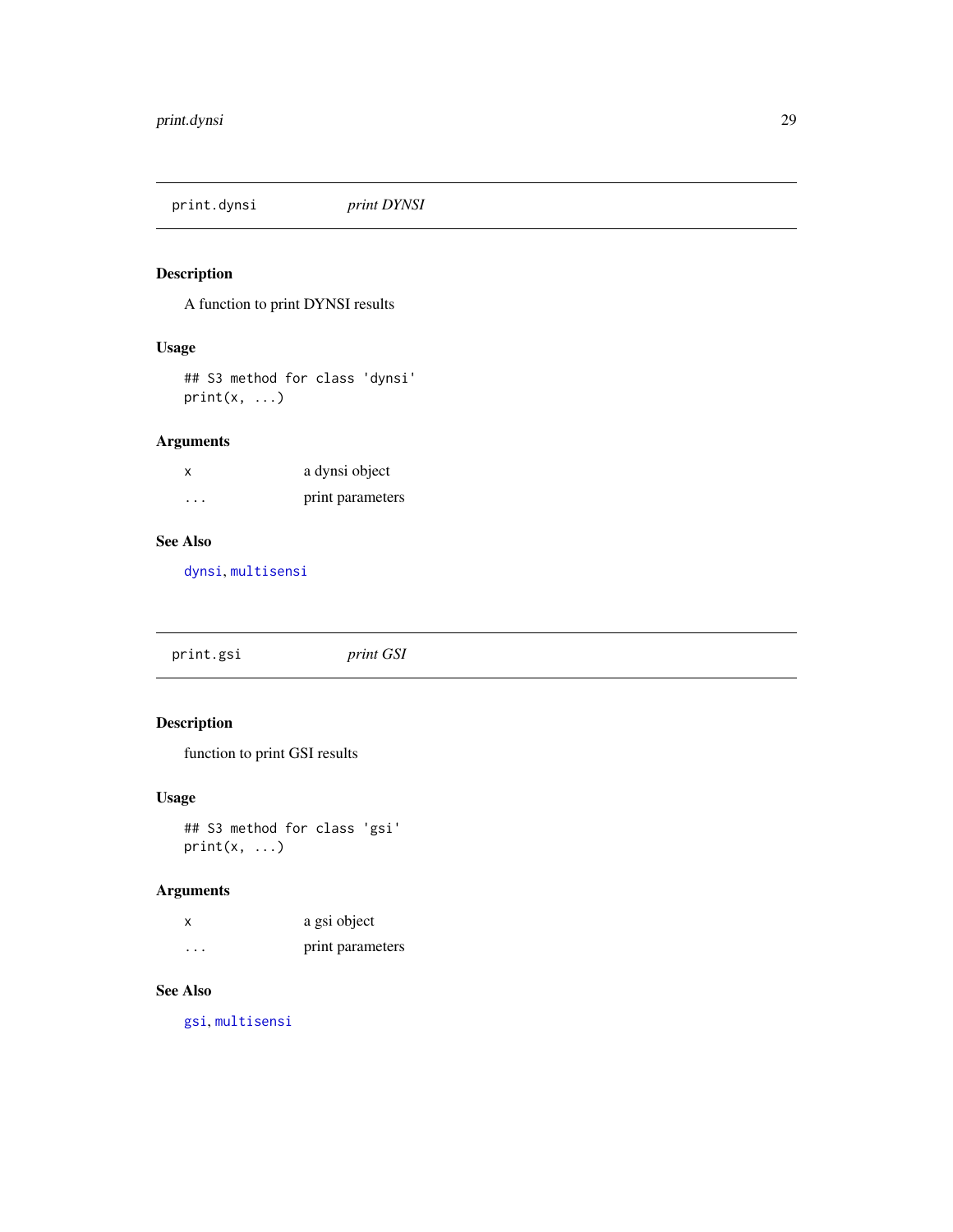<span id="page-29-0"></span>

# Description

Function that computes the sensitivity quality after making some assumptions about the number of PCs and the number of interactions

# Usage

quality(echsimul, echsimul.app)

# Arguments

| echsimul     | model outputs          |
|--------------|------------------------|
| echsimul.app | Predicted model output |

# Value

A list with the following components:

moy.biais mean of the residuals residuals biais

coef.det R-square

# Note

This is essentially an internal function for the multisensi package

<span id="page-29-1"></span>sesBsplinesNORM *normalized B-splines basis functions*

# Description

The sesBsplinesNORM evaluates B-Splines basis functions at some points.

# Usage

 $s$ esBsplinesNORM(x = seq(0, 1, len = 101), knots = 5, m = 2)

#### Arguments

| X     | vector, coordinates where to calculate the B-spline functions |
|-------|---------------------------------------------------------------|
| knots | number of knots or vector of knots locations                  |
| m     | integer, degree of the B-Splines                              |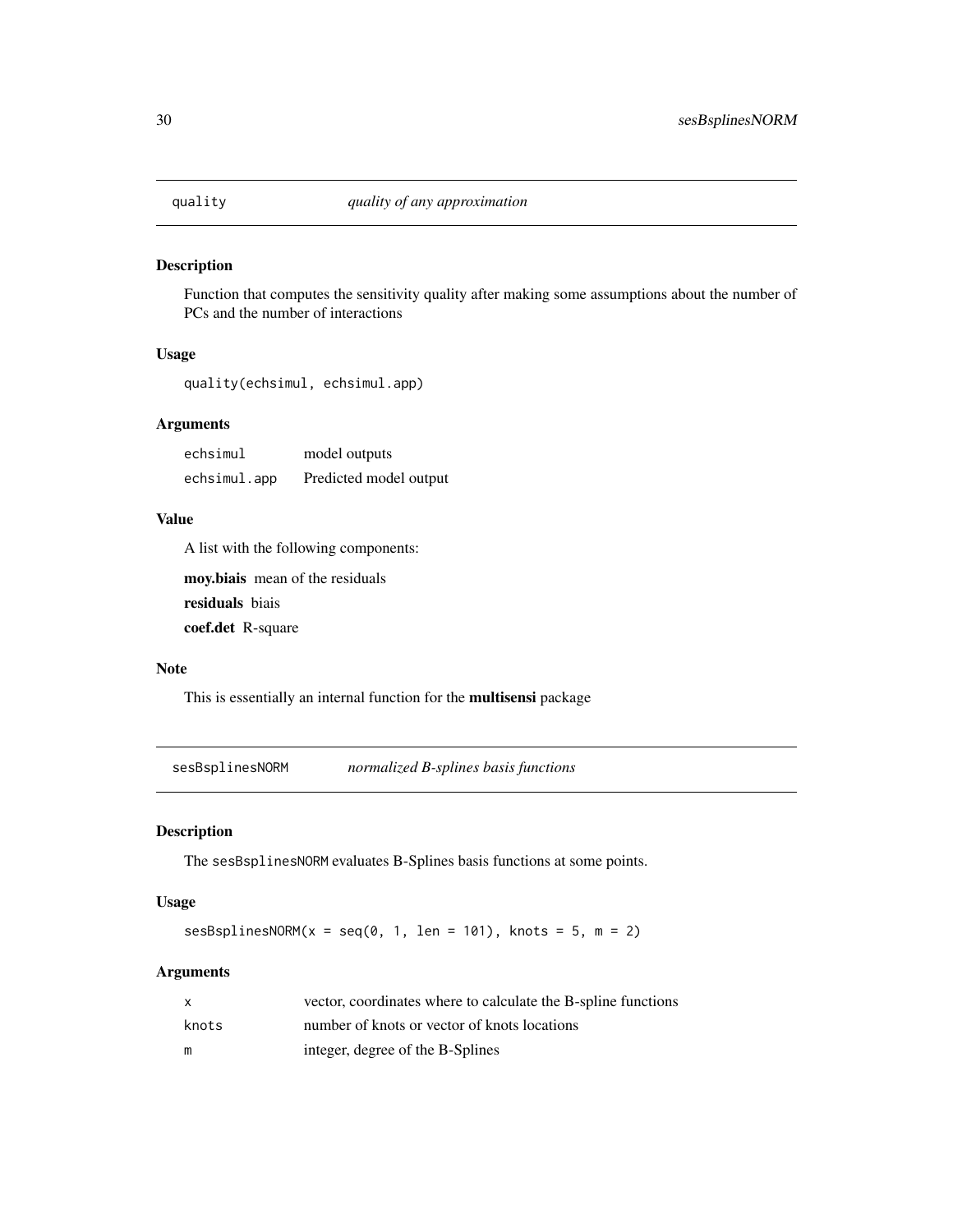# <span id="page-30-0"></span>Value

| X          | as input                                                       |
|------------|----------------------------------------------------------------|
| bsplines   | matrix, values in x of all B-spline basis functions of order m |
| knots      | vector of knots locations                                      |
| projecteur | inverse matrix of bsplines                                     |

## Note

This is essentially an internal function for the multisensi package

# See Also

[bspline](#page-12-1), [basis.bsplines](#page-6-1)

<span id="page-30-1"></span>sesBsplinesORTHONORM *orthogonalized B-splines basis functions*

# Description

The sesBsplinesORTHONORM evaluates O-Splines basis functions at some points.

# Usage

```
sesBsplinesORTHONORM(x = seq(0, 1, len = 101), knots = 5, m = 2)
```
#### Arguments

| X     | vector, coordinates where to calculate the B-spline functions |
|-------|---------------------------------------------------------------|
| knots | number of knots or vector of knots locations                  |
| m     | integer, degree of the B-Splines                              |

# Value

| $\mathsf{x}$ | as input                                                       |
|--------------|----------------------------------------------------------------|
| osplines     | matrix, values in x of all O-spline basis functions of order m |
| knots        | vector of knots locations                                      |
| projecteur   | inverse matrix of osplines                                     |

# Note

This is essentially an internal function for the multisensi package

# See Also

[bspline](#page-12-1), [basis.osplines](#page-8-1)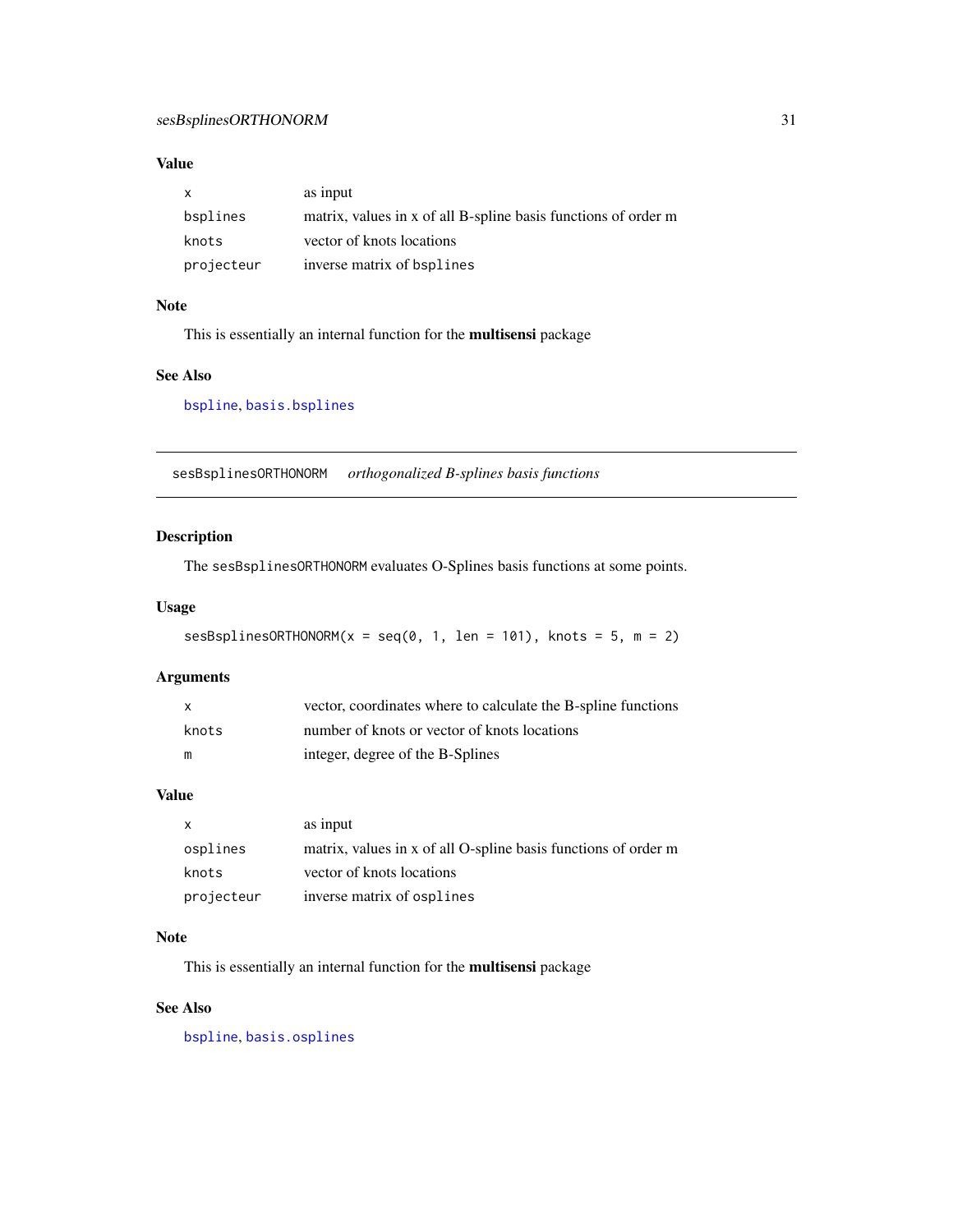<span id="page-31-0"></span>

# Description

Function that simulates the model outputs

#### Usage

simulmodel(model, plan, nomFic = NULL, verbose = FALSE, ...)

# Arguments

| model   | name of R-function                            |
|---------|-----------------------------------------------|
| plan    | data frame of input design                    |
| nomFic  | name of file that contains the model function |
| verbose | verbose                                       |
|         | possible fixed parameters of the R-function   |

#### Details

The model function must be a R-function. Models defined as functions will be called once with an expression of the form  $y \leq f(X)$  where X is a vector containing a combination of levels of the input factors, and y is the output vector of length  $q$ , where  $q$  is the number of output variables

#### Value

data frame of model outputs

# Note

This is essentially an internal function for the multisensi package

summary.dynsi *dynsi summary*

# Description

Function to summarize the dynamic sensitivity results

# Usage

```
## S3 method for class 'dynsi'
summary(object, ...)
```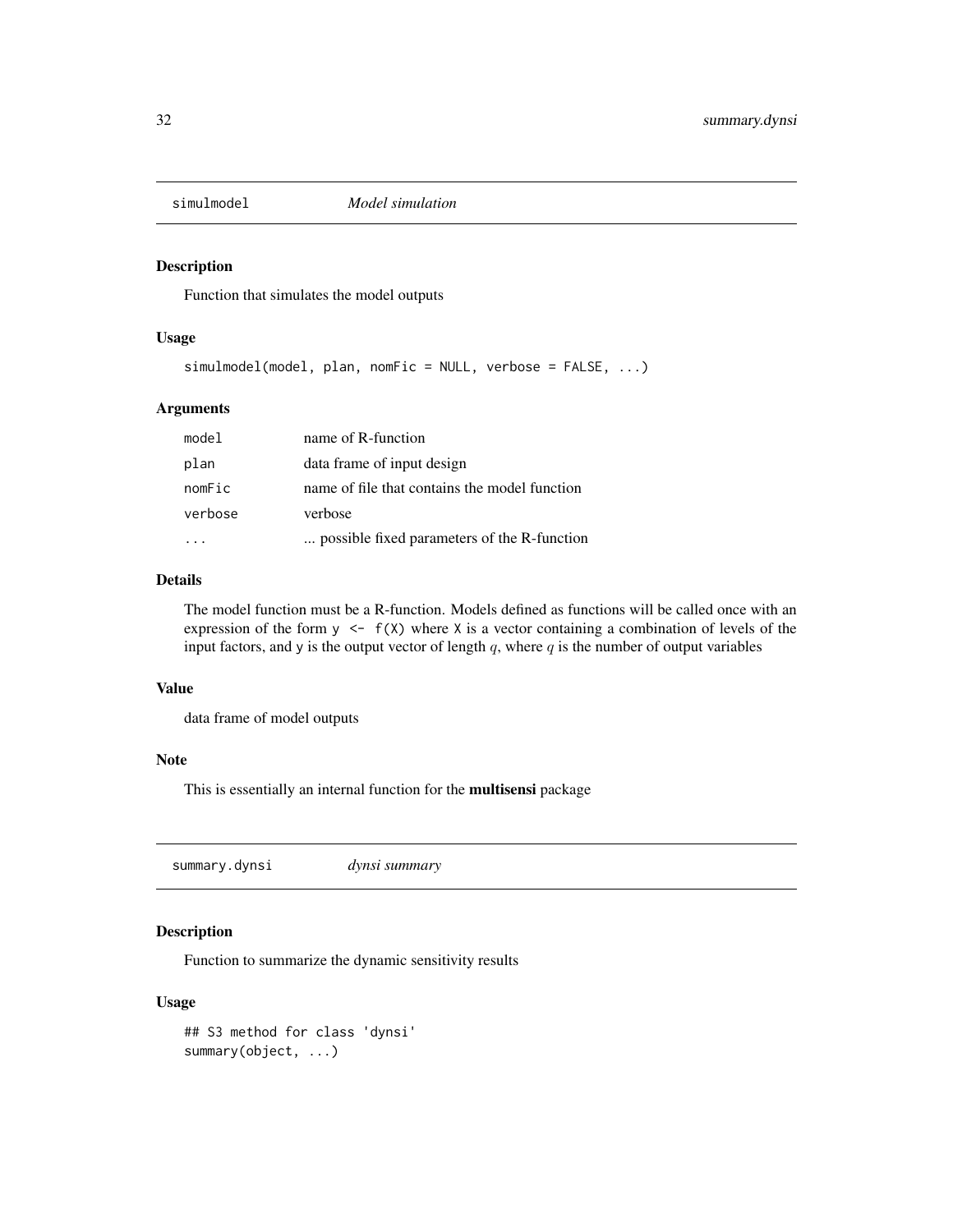# <span id="page-32-0"></span>summary.gsi 33

# Arguments

| object  | a dynsi object     |
|---------|--------------------|
| $\cdot$ | summary parameters |

# See Also

[dynsi](#page-14-1), [multisensi](#page-20-1)

summary.gsi *summary of GSI results*

# Description

function to summarize the GSI results

# Usage

## S3 method for class 'gsi' summary(object, ...)

# Arguments

| object | a GSI object       |
|--------|--------------------|
| .      | summary parameters |

# See Also

[gsi](#page-18-1), [multisensi](#page-20-1)

yapprox *Prediction based on PCA and anovas (NOT ONLY)*

# Description

A function that predicts the model output after PCA and aov analyses

# Usage

yapprox(multivar.obj, nbcomp = 2, aov.obj)

# Arguments

| multivar.obj | output of the multivar function |
|--------------|---------------------------------|
| nbcomp       | number of columns               |
| aov.obi      | aov object                      |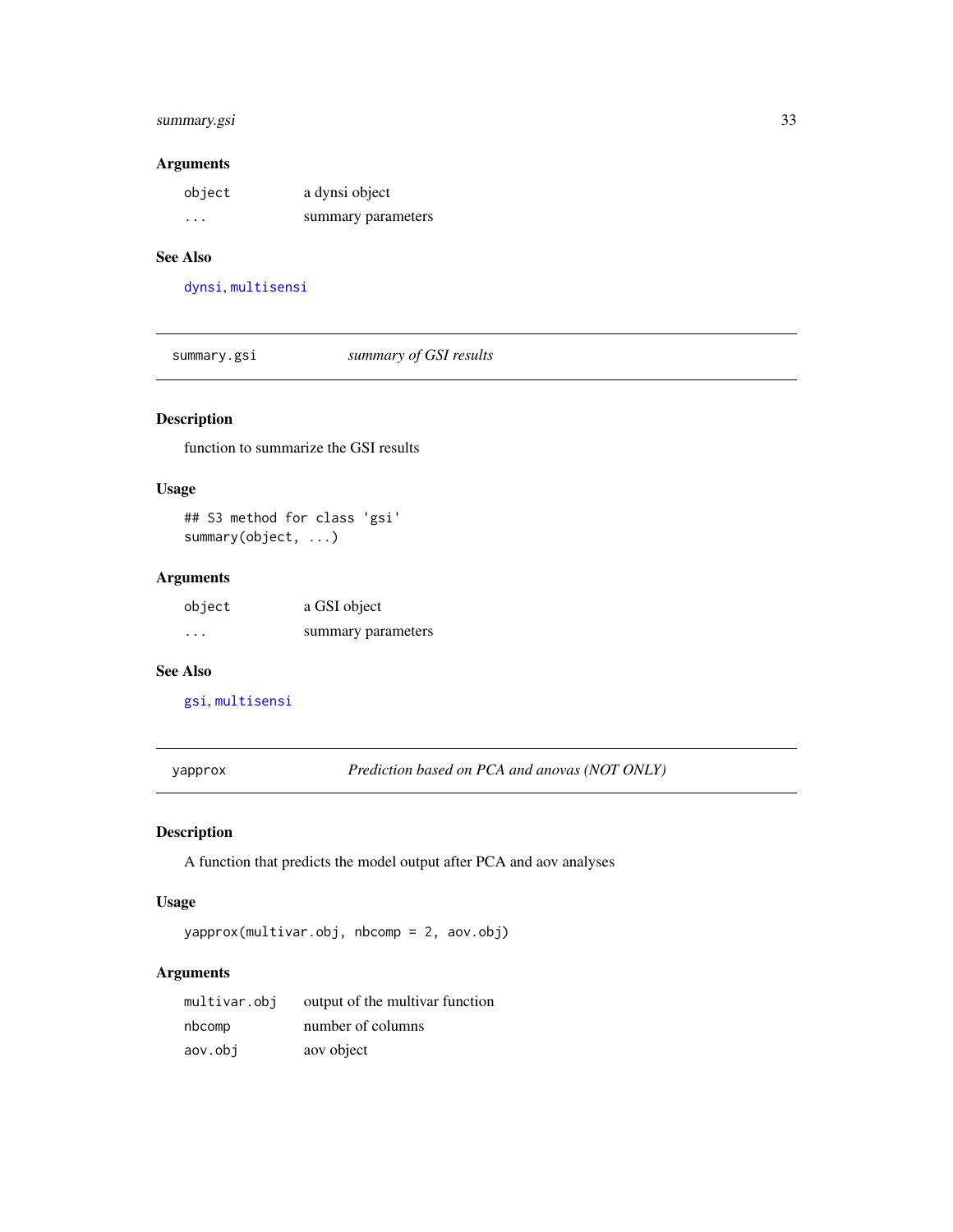34 yapprox

# Value

model output predictions

# Note

This is essentially an internal function for the multisensi package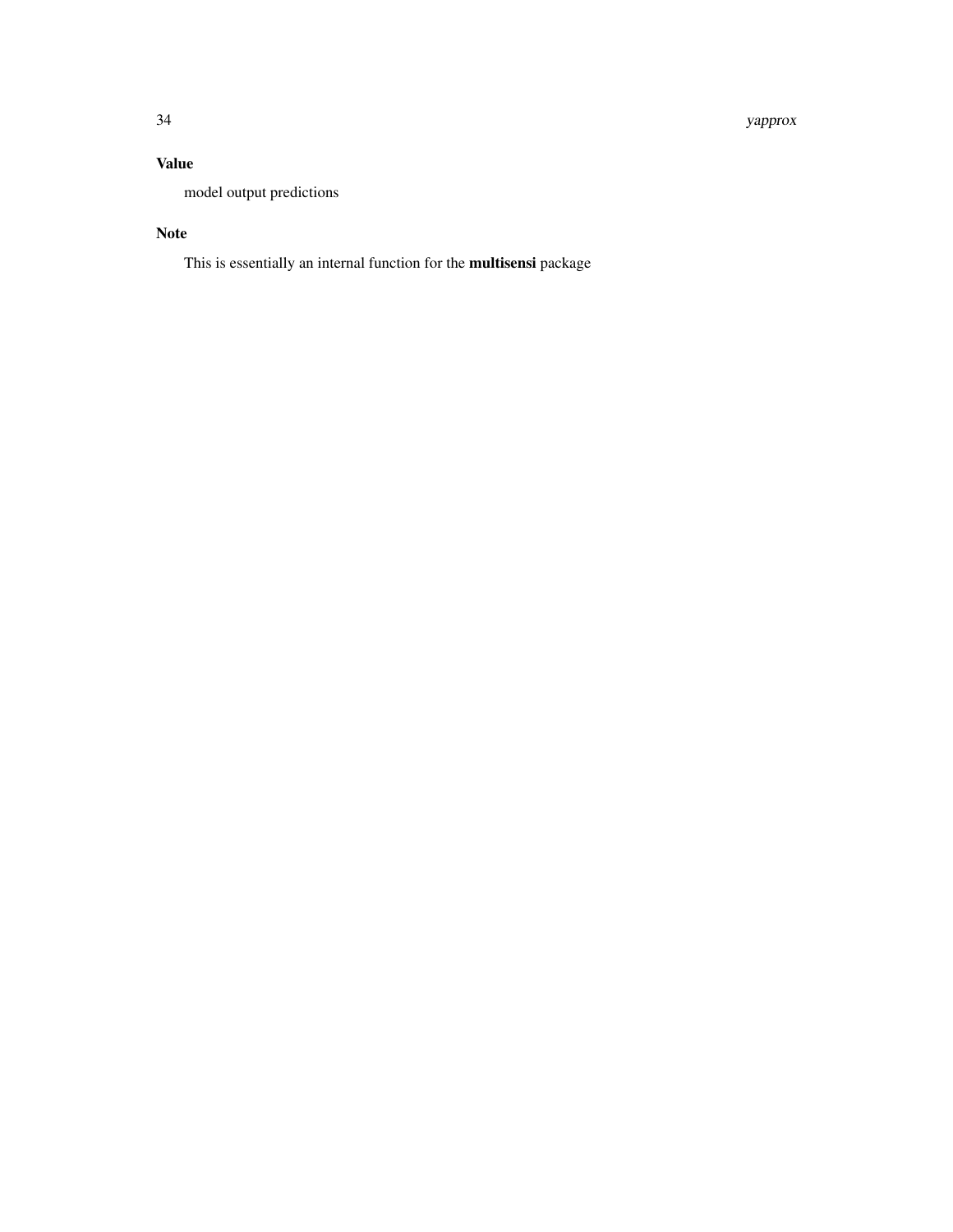# <span id="page-34-0"></span>**Index**

∗Topic B-spline basis.bsplines, [7](#page-6-0) bspline, [13](#page-12-0) sesBsplinesNORM, [30](#page-29-0) ∗Topic datasets biomasseX, [12](#page-11-0) biomasseY, [13](#page-12-0) Climat, [14](#page-13-0) ∗Topic dimension reduction basis.ACP, [6](#page-5-0) basis.bsplines, [7](#page-6-0) basis.mine, [8](#page-7-0) basis.osplines, [9](#page-8-0) basis.poly, [10](#page-9-0) multivar, [24](#page-23-0) ∗Topic internal function bspline, [13](#page-12-0) grpe.gsi, [18](#page-17-0) planfact, [25](#page-24-0) planfact.as, [26](#page-25-0) quality, [30](#page-29-0) sesBsplinesNORM, [30](#page-29-0) sesBsplinesORTHONORM, [31](#page-30-0) simulmodel, [32](#page-31-0) yapprox, [33](#page-32-0) ∗Topic multivariate analysis multivar, [24](#page-23-0) ∗Topic multivariate data multisensi, [21](#page-20-0) ∗Topic orthogonalized B-spline basis.osplines, [9](#page-8-0) sesBsplinesORTHONORM, [31](#page-30-0) ∗Topic polynomial basis basis.poly, [10](#page-9-0) ∗Topic principal components analysis basis.ACP, [6](#page-5-0) ∗Topic sensitivity analysis analysis.anoasg, [3](#page-2-0) analysis.sensitivity, [5](#page-4-0)

multisensi, [21](#page-20-0) ∗Topic sensitivity package analysis.sensitivity, [5](#page-4-0) analysis.anoasg, [3,](#page-2-0) *[28](#page-27-0)* analysis.sensitivity, [5](#page-4-0) aov, *[3,](#page-2-0) [4](#page-3-0)* basis.ACP, [6,](#page-5-0) *[25](#page-24-0)* basis.bsplines, [7,](#page-6-0) *[25](#page-24-0)*, *[31](#page-30-0)* basis.mine, [8](#page-7-0) basis.osplines, [9,](#page-8-0) *[25](#page-24-0)*, *[31](#page-30-0)* basis.poly, [10,](#page-9-0) *[25](#page-24-0)* biomasse, [11,](#page-10-0) *[12,](#page-11-0) [13](#page-12-0)* biomasseX, [12,](#page-11-0) *[13](#page-12-0)* biomasseY, *[12](#page-11-0)*, [13](#page-12-0) bspline, *[8](#page-7-0)*, *[10](#page-9-0)*, [13,](#page-12-0) *[31](#page-30-0)* Climat, [14](#page-13-0) dynsi, *[3](#page-2-0)*, [15,](#page-14-0) *[21,](#page-20-0) [22](#page-21-0)*, *[27](#page-26-0)*, *[29](#page-28-0)*, *[33](#page-32-0)* expand.grid, *[26](#page-25-0)* graph.bar, [17,](#page-16-0) *[28](#page-27-0)* graph.pc, [17,](#page-16-0) *[28](#page-27-0)* grpe.gsi, [18](#page-17-0) gsi, *[2,](#page-1-0) [3](#page-2-0)*, *[16](#page-15-0)*, [19,](#page-18-0) *[22](#page-21-0)*, *[28,](#page-27-0) [29](#page-28-0)*, *[33](#page-32-0)* multisensi, *[2](#page-1-0)*, *[8](#page-7-0)*, *[16](#page-15-0)*, *[20,](#page-19-0) [21](#page-20-0)*, [21,](#page-20-0) *[27](#page-26-0)[–29](#page-28-0)*, *[33](#page-32-0)* multisensi-package, [2](#page-1-0) multivar, [24](#page-23-0) planfact, [25](#page-24-0) planfact.as, [26](#page-25-0) plot.dynsi, [26](#page-25-0) plot.gsi, [27](#page-26-0) poly, *[10,](#page-9-0) [11](#page-10-0)* prcomp, *[7](#page-6-0)* predict.gsi, [28](#page-27-0) print.dynsi, [29](#page-28-0)